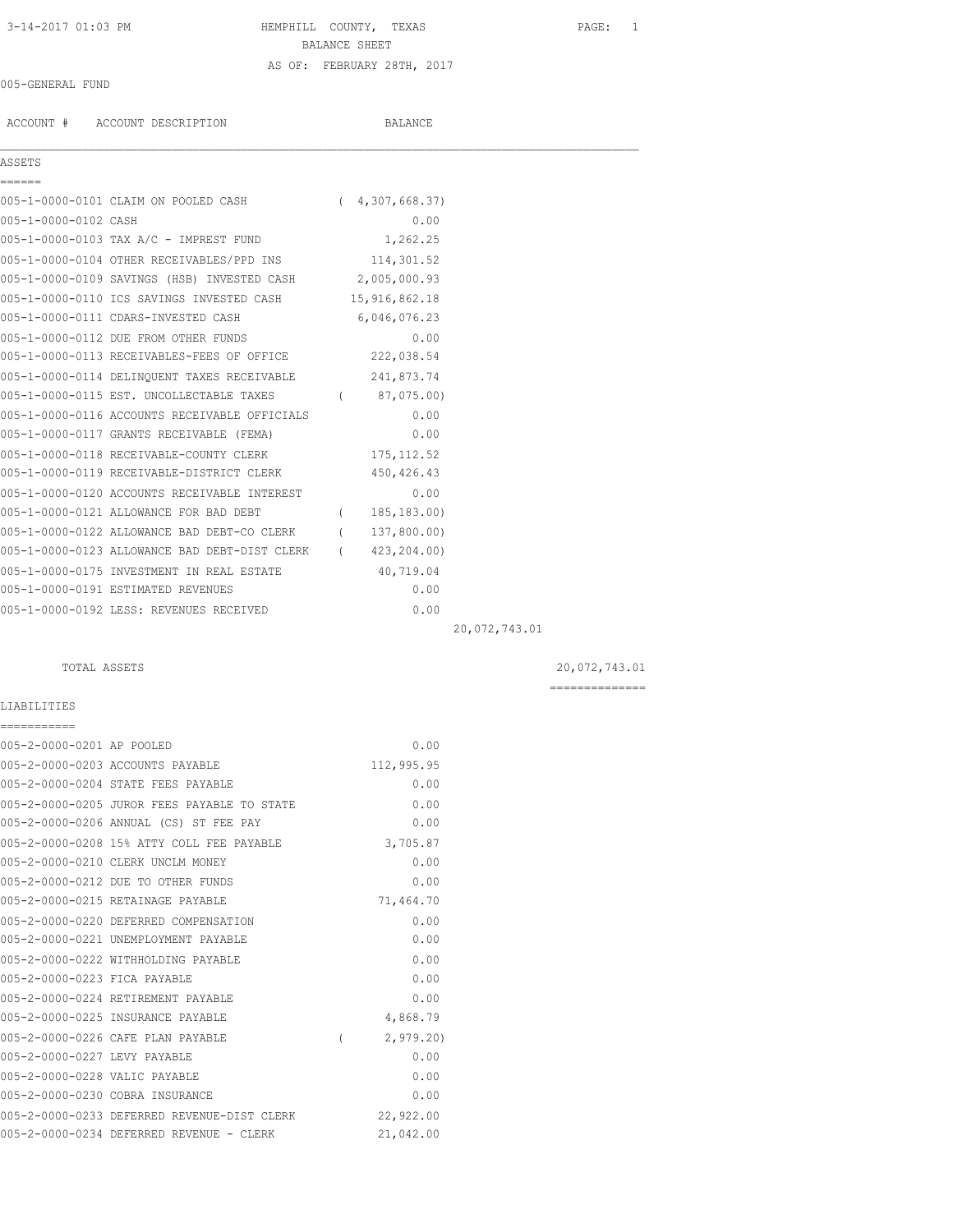#### 3-14-2017 01:03 PM HEMPHILL COUNTY, TEXAS PAGE: 2

BALANCE SHEET

#### AS OF: FEBRUARY 28TH, 2017

005-GENERAL FUND

|                              | ACCOUNT # ACCOUNT DESCRIPTION                                                  |            | BALANCE       |  |
|------------------------------|--------------------------------------------------------------------------------|------------|---------------|--|
|                              | 005-2-0000-0236 DEFERRED REVENUE - JP                                          |            | 23,377.00     |  |
|                              | 005-2-0000-0238 DEFERRED TAX REVENUE                                           |            | 139,806.00    |  |
|                              | 005-2-0000-0261 SALES TAX REPORT                                               | $\sqrt{2}$ | 1.35)         |  |
|                              | 005-2-0000-0281 APPROPRIATIONS                                                 |            | 0.00          |  |
|                              | 005-2-0000-0282 LESS: EXPENDITURES                                             |            | 0.00          |  |
|                              | 005-2-0000-0283 LESS: ENCUMBRANCES                                             |            | 0.00          |  |
|                              | 005-2-0000-0290 PRIOR YR A/PAYABLE                                             |            | 0.00          |  |
|                              | 005-2-0000-0301 1-CCC COURT COSTS COLLECTED                                    |            | 3,187.19      |  |
|                              | 005-2-0000-0306 6-BAIL BOND FEE                                                |            | 202.40        |  |
|                              | 005-2-0000-0307 7-DNA CONVICTIONS                                              |            | 0.00          |  |
|                              | 005-2-0000-0308 8-DNA CS COMM. SUPERVISION                                     |            | 0.00          |  |
|                              | 005-2-0000-0309 9-DNA JV TESTING FEE JV                                        |            | 0.00          |  |
|                              | 005-2-0000-0310 10-EMS TRAMA FUND                                              |            | 8.27          |  |
|                              | 005-2-0000-0311 11-JPD-JUV PRO DIVERSION FEE                                   |            | 0.00          |  |
|                              | 005-2-0000-0312 12-JRF-JURY REIMBURSEMENT FEE 195.29                           |            |               |  |
|                              | 005-2-0000-0313 13-IDF INDIGENT DEFENSE FEE                                    |            | 196.64        |  |
|                              | 005-2-0000-0314 14-MVF MOVING VIOLATION FEE                                    |            | 0.00          |  |
|                              | 005-2-0000-0315 15-STF STATE TRAFFIC FINE                                      |            | 1,064.87      |  |
|                              | 005-2-0000-0316 16-POF PEACE OFFICER FEES                                      |            | 31.77         |  |
|                              | 005-2-0000-0317 17-FTA FAILURE TO APPEAR                                       |            | 100.01        |  |
|                              | 005-2-0000-0318 18-JUD FUND CONSTITUTIONAL                                     |            | 10.00         |  |
|                              | 005-2-0000-0320 MCW-MOTOR CARRIER WT                                           |            | 2,449.95      |  |
|                              | 005-2-0000-0321 TP-TIME PAYMENT FEE                                            |            | 61.91         |  |
|                              | 005-2-0000-0322 DRF-DRIVING RECORDS FEE                                        |            | 0.00          |  |
|                              | 005-2-0000-0323 JS-JUDICIAL SUPPORT FEE                                        |            | 400.70        |  |
|                              | 005-2-0000-0324 TPDF-TRUANCY PREV DIV FUND                                     |            | 103.16        |  |
|                              | 005-2-0000-0325 SPECIALTY COURT                                                |            | 0.00          |  |
|                              | 005-2-0000-0326 7TH COURT OF APPEALS                                           |            | 65.00         |  |
| 005-2-0000-0327 OMNIBASE     |                                                                                |            | 54.00         |  |
|                              | 005-2-0000-0328 PARKS&WILDLIFE                                                 |            | 0.00          |  |
|                              | 005-2-0000-0329 CHILD SAFETY SEAT                                              |            | 53.95         |  |
| 005-2-0000-0330 CISD         |                                                                                |            | 0.00          |  |
| 005-2-0000-0331 TRAILEE/CASA |                                                                                |            | 40.00         |  |
|                              | 005-2-0000-0400 BIRTH-REMOTE ACCESS                                            |            | 0.00          |  |
|                              | 005-2-0000-0410 1-BIRTH CERTIFICATE FEE                                        |            | 10.80         |  |
|                              | 005-2-0000-0420 2-MLF MARRIAGE LICENSE FEE                                     |            | 210.00        |  |
|                              | 005-2-0000-0430 3-DIM DEC OF INFORMAL MARRIAGE                                 |            | 0.00          |  |
|                              | 005-2-0000-0440 4-NDF NONDISCLOSURE FEES                                       |            | 0.00          |  |
|                              | 005-2-0000-0450 5-TCV-JUROR DONATIONS                                          |            | 0.00          |  |
|                              | 005-2-0000-0460 6-JUSTICE CTS-INDIGENT LEGAL                                   |            | 42.81         |  |
|                              | 005-2-0000-0470 7A-STATUTORY PROBATE                                           |            | 0.00          |  |
|                              | 005-2-0000-0471 7B-JUDICIAL FUND FILING FEE                                    |            | 0.00          |  |
|                              | 005-2-0000-0480 8A-STATUTORY CO COURT                                          |            | 0.00          |  |
|                              |                                                                                |            |               |  |
|                              | 005-2-0000-0481 8B-JUDICIAL FUND<br>005-2-0000-0490 9A-CONSTITUTIONAL CO COURT |            | 0.00<br>19.00 |  |
|                              |                                                                                |            |               |  |
|                              | 005-2-0000-0491 9B-JUDICIAL FUND FILING FEE                                    |            | 80.00         |  |
| 005-2-0000-0492 10A-DIVORCE  |                                                                                |            | 89.50         |  |
|                              | 005-2-0000-0493 10B-OTHER THAN DIVORCE                                         |            | 495.00        |  |
|                              | 005-2-0000-0494 10C-INDIGENT LEGAL SERVICES                                    |            | 123.50        |  |
|                              | 005-2-0000-0495 11-JUDICIAL SUPPORT FEE                                        |            | 588.00        |  |
|                              | 005-2-0000-0496 SFP-ELECTRONIC FILING SYSTEM                                   |            | 488.17        |  |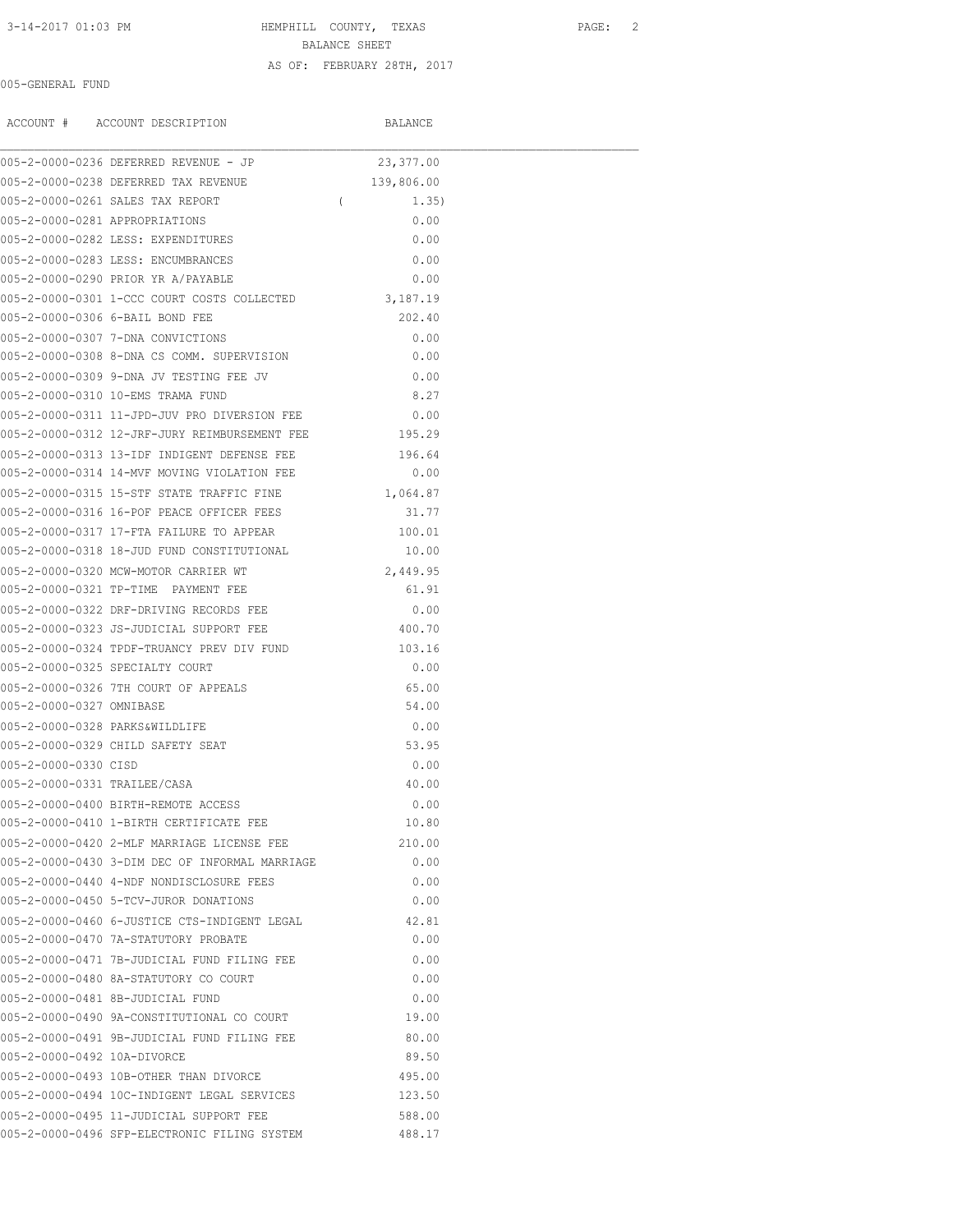#### 3-14-2017 01:03 PM HEMPHILL COUNTY, TEXAS PAGE: 3

BALANCE SHEET

#### AS OF: FEBRUARY 28TH, 2017

005-GENERAL FUND

| ACCOUNT # ACCOUNT DESCRIPTION                     | BALANCE        |               |                |
|---------------------------------------------------|----------------|---------------|----------------|
| 005-2-0000-0497 TEXAS HOME VISITING PROGRAM       | 0.00           |               |                |
| 005-2-1510-0221 UNEMPLOYMENT PAYABLE              | 0.00           |               |                |
| 005-2-1520-0221 UNEMPLOYMENT PAYABLE              | 0.00           |               |                |
| 005-2-1530-0221 UNEMPLOYMENT PAYABLE              | 0.00           |               |                |
| 005-2-1540-0221 UNEMPLOYMENT PAYABLE              | 0.00           |               |                |
| 005-2-2410-0221 UNEMPLOYMENT PAYABLE              | 0.00           |               |                |
| 005-2-2500-0221 UNEMPLOYMENT PAYABLE              | 0.00           |               |                |
| 005-2-2550-0221 UNEMPLOYMENT PAYABLE              | 0.00           |               |                |
| 005-2-2560-0221 UNEMPLOYMENT PAYABLE              | 0.00           |               |                |
| 005-2-3500-0221 UNEMPLOYMENT PAYABLE              | 0.00           |               |                |
| 005-2-3600-0221 UNEMPLOYMENT PAYABLE              | 0.00           |               |                |
| 005-2-7001-0221 UNEMPLOYMENT PAYABLE              | 0.00           |               |                |
| TOTAL LIABILITIES                                 |                | 407,573.65    |                |
| EQUITY                                            |                |               |                |
| ======                                            |                |               |                |
| 005-3-0000-0301 CURRENT FUND BALANCE              | 16,484,132.07  |               |                |
| 005-3-0000-0302 BUDGETED FUND BALANCE             | 0.00           |               |                |
| TOTAL BEGINNING EOUITY                            | 16,484,132.07  |               |                |
| TOTAL REVENUE                                     | 5, 323, 643.20 |               |                |
| TOTAL EXPENSES                                    | 2, 142, 605.91 |               |                |
| TOTAL REVENUE OVER/(UNDER) EXPENSES 3,181,037.29  |                |               |                |
| TOTAL EQUITY & REV. OVER/(UNDER) EXP.             |                | 19,665,169.36 |                |
| TOTAL LIABILITIES, EQUITY & REV.OVER/(UNDER) EXP. |                |               | 20,072,743.01  |
|                                                   |                |               | ============== |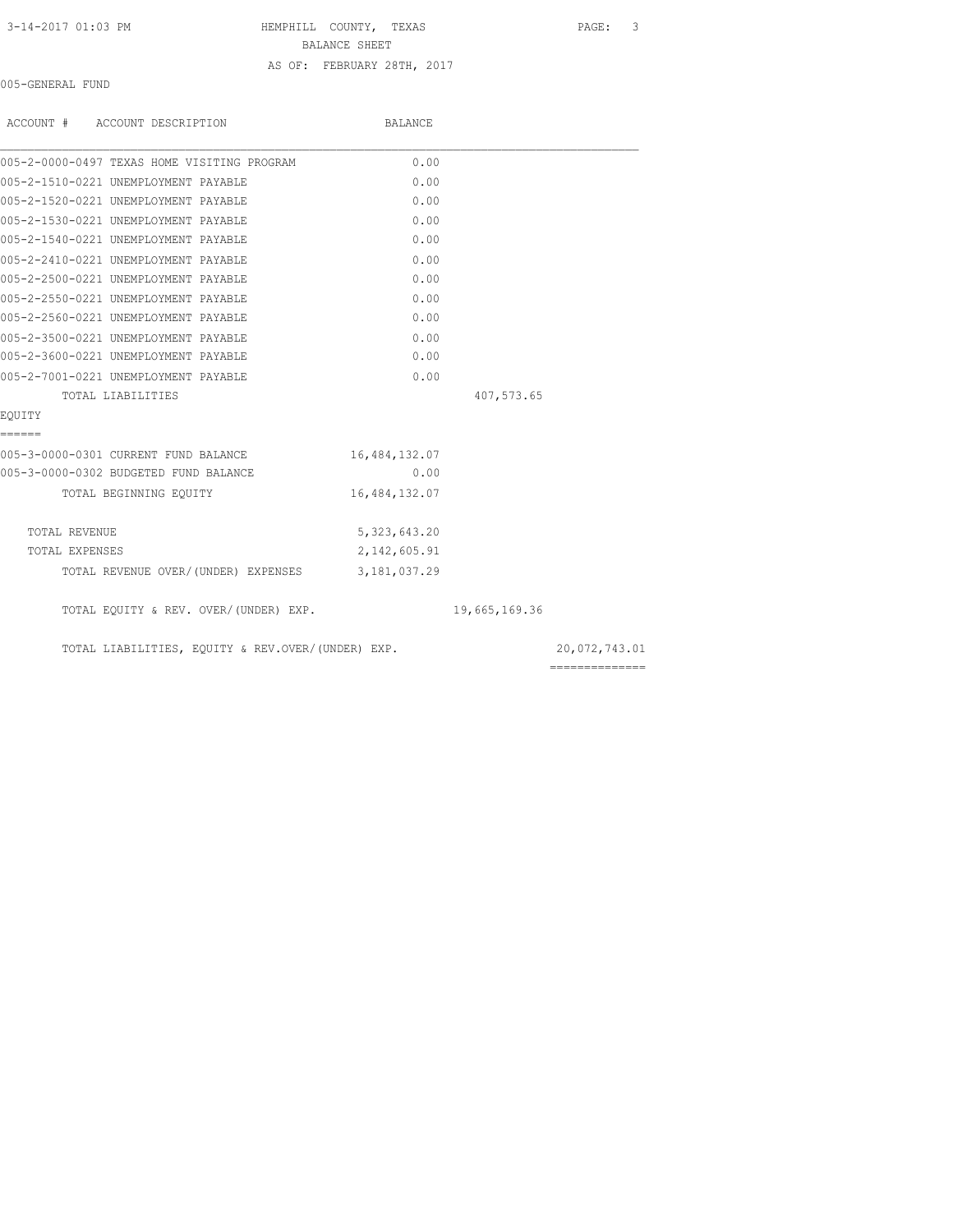| 3-14-2017 01:03 PM                                | HEMPHILL COUNTY, TEXAS<br>BALANCE SHEET | PAGE: 1        |
|---------------------------------------------------|-----------------------------------------|----------------|
|                                                   | AS OF: FEBRUARY 28TH, 2017              |                |
| 008-LAW LIBRARY                                   |                                         |                |
| ACCOUNT # ACCOUNT DESCRIPTION                     | BALANCE                                 |                |
| ASSETS                                            |                                         |                |
| ------                                            |                                         |                |
| 008-1-0000-0101 CLAIM ON POOLED CASH              | 5,584.26                                |                |
| 008-1-0000-0102 CASH - LAW LIBRARY                | 0.00                                    |                |
| 008-1-0000-0191 ESTIMATED REVENUES                | 0.00                                    |                |
| 008-1-0000-0192 LESS: REVENUES RECEIVED           | 0.00                                    |                |
|                                                   |                                         | 5,584.26       |
| TOTAL ASSETS                                      |                                         | 5,584.26       |
| LIABILITIES                                       |                                         | -------------- |
| ------------                                      |                                         |                |
| 008-2-0000-0201 AP POOLED                         | 0.00                                    |                |
| 008-2-0000-0203 ACOUNTS PAYABLE                   | 0.00                                    |                |
| 008-2-0000-0222 PAYROLL W/H PAYABLE               | 0.00                                    |                |
| 008-2-0000-0223 PAYROLL FICA PAYABLE              | 0.00                                    |                |
| 008-2-0000-0224 PAYROLL RETIREMENT PAYABLE        | 0.00                                    |                |
| 008-2-0000-0225 PAYROLL INSURANCE PAYABLE         | 0.00                                    |                |
| 008-2-0000-0281 APPROPRIATIONS                    | 0.00                                    |                |
| 008-2-0000-0282 LESS: EXPENDITURES                | 0.00                                    |                |
| 008-2-0000-0283 LESS: ENCUMBRANCES                | 0.00                                    |                |
| 008-2-0000-0290 PRIOR YEAR PAYABLES               | 0.00                                    |                |
| TOTAL LIABILITIES                                 |                                         | 0.00           |
| EQUITY                                            |                                         |                |
| ======<br>008-3-0000-0301 CURRENT FUND BALANCE    | 5,255.26                                |                |
| 008-3-0000-0302 BUDGETED FUND BALANCE             | 0.00                                    |                |
| TOTAL BEGINNING EQUITY                            | 5,255.26                                |                |
|                                                   |                                         |                |
| TOTAL REVENUE                                     | 1,015.00                                |                |
| TOTAL EXPENSES                                    | 686.00                                  |                |
| TOTAL REVENUE OVER/(UNDER) EXPENSES               | 329.00                                  |                |
| TOTAL EQUITY & REV. OVER/(UNDER) EXP.             |                                         | 5,584.26       |
| TOTAL LIABILITIES, EOUITY & REV.OVER/(UNDER) EXP. |                                         | 5,584.26       |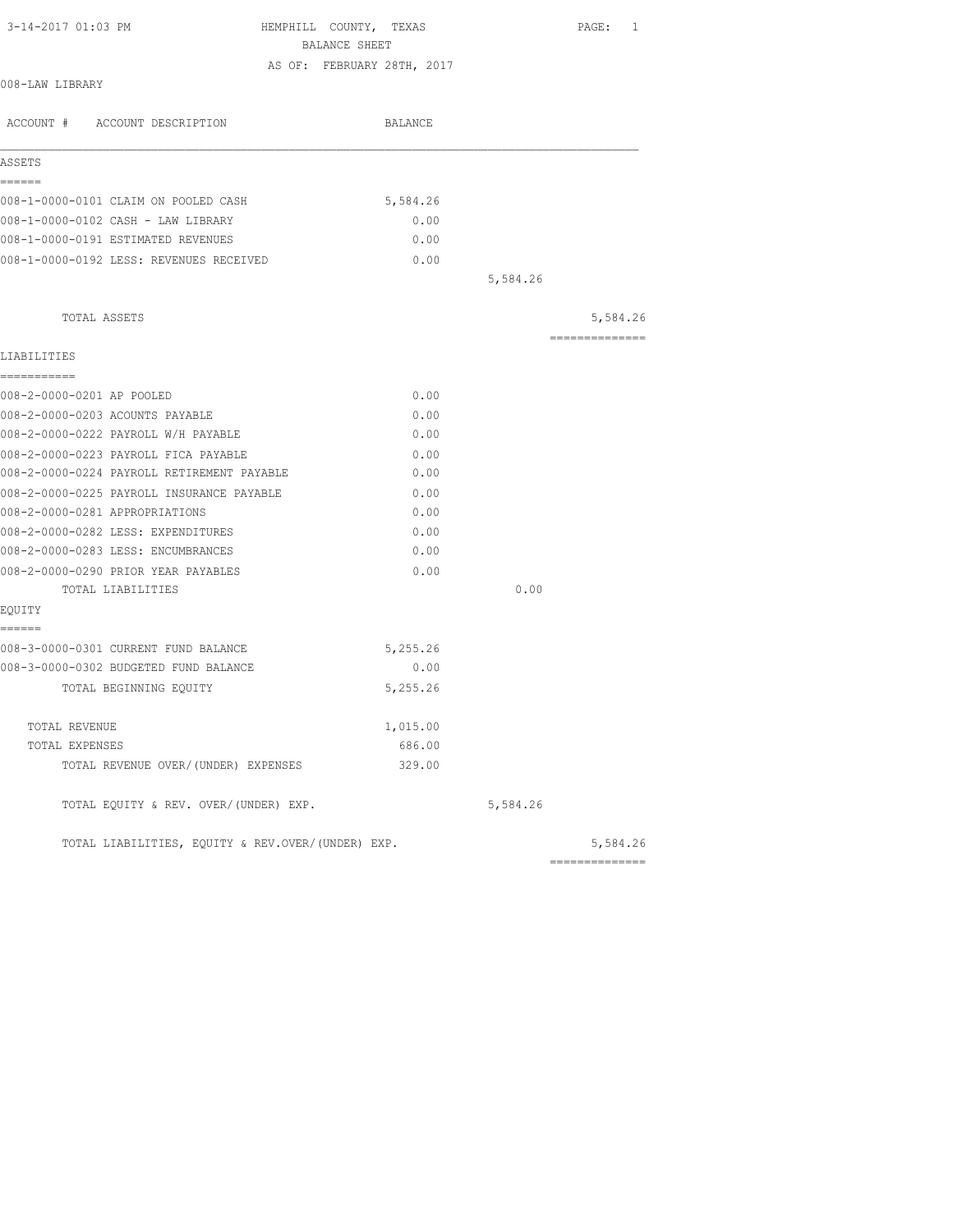| 3-14-2017 01:03 PM                                | HEMPHILL COUNTY, TEXAS<br>BALANCE SHEET | PAGE:<br>1      |
|---------------------------------------------------|-----------------------------------------|-----------------|
|                                                   | AS OF: FEBRUARY 28TH, 2017              |                 |
| 009-SECURITY FEE                                  |                                         |                 |
| ACCOUNT # ACCOUNT DESCRIPTION                     | BALANCE                                 |                 |
| ASSETS                                            |                                         |                 |
| ------                                            |                                         |                 |
| 009-1-0000-0101 CLAIM ON POOLED CASH              | 63,245.08                               |                 |
| 009-1-0000-0102 CASH - COUNTY - SECURITY FEE      | 0.00                                    |                 |
| 009-1-0000-0191 ESTIMATED REVENUES                | 0.00                                    |                 |
| 009-1-0000-0192 LESS: REVENUES RECEIVED           | 0.00                                    |                 |
|                                                   | 63,245.08                               |                 |
| TOTAL ASSETS                                      |                                         | 63,245.08       |
| LIABILITIES                                       |                                         | --------------- |
| ------------                                      |                                         |                 |
| 009-2-0000-0201 AP POOLED                         | 0.00                                    |                 |
| 009-2-0000-0203 ACOUNTS PAYABLE                   | 0.00                                    |                 |
| 009-2-0000-0222 PAYROLL W/H PAYABLE               | 0.00                                    |                 |
| 009-2-0000-0223 PAYROLL FICA PAYABLE              | 0.00                                    |                 |
| 009-2-0000-0224 PAYROLL RETIREMENT PAYABLE        | 0.00                                    |                 |
| 009-2-0000-0225 PAYROLL INSURANCE PAYABLE         | 0.00                                    |                 |
| 009-2-0000-0281 APPROPRIATIONS                    | 0.00                                    |                 |
| 009-2-0000-0282 LESS: EXPENDITURES                | 0.00                                    |                 |
| 009-2-0000-0283 LESS: ENCUMBRANCES                | 0.00                                    |                 |
| 009-2-0000-0290 PRIOR YR A/PAYABLE                | 0.00                                    |                 |
| TOTAL LIABILITIES                                 | 0.00                                    |                 |
| EQUITY<br>======                                  |                                         |                 |
| 009-3-0000-0301 CURRENT FUND BALANCE              | 62,060.38                               |                 |
| 009-3-0000-0302 BUDGETED FUND BALANCE             | 0.00                                    |                 |
| TOTAL BEGINNING EQUITY                            | 62,060.38                               |                 |
| TOTAL REVENUE                                     | 1,184.70                                |                 |
| TOTAL EXPENSES                                    | 0.00                                    |                 |
| TOTAL REVENUE OVER/(UNDER) EXPENSES               | 1,184.70                                |                 |
| TOTAL EQUITY & REV. OVER/(UNDER) EXP.             | 63,245.08                               |                 |
| TOTAL LIABILITIES, EOUITY & REV.OVER/(UNDER) EXP. |                                         | 63,245.08       |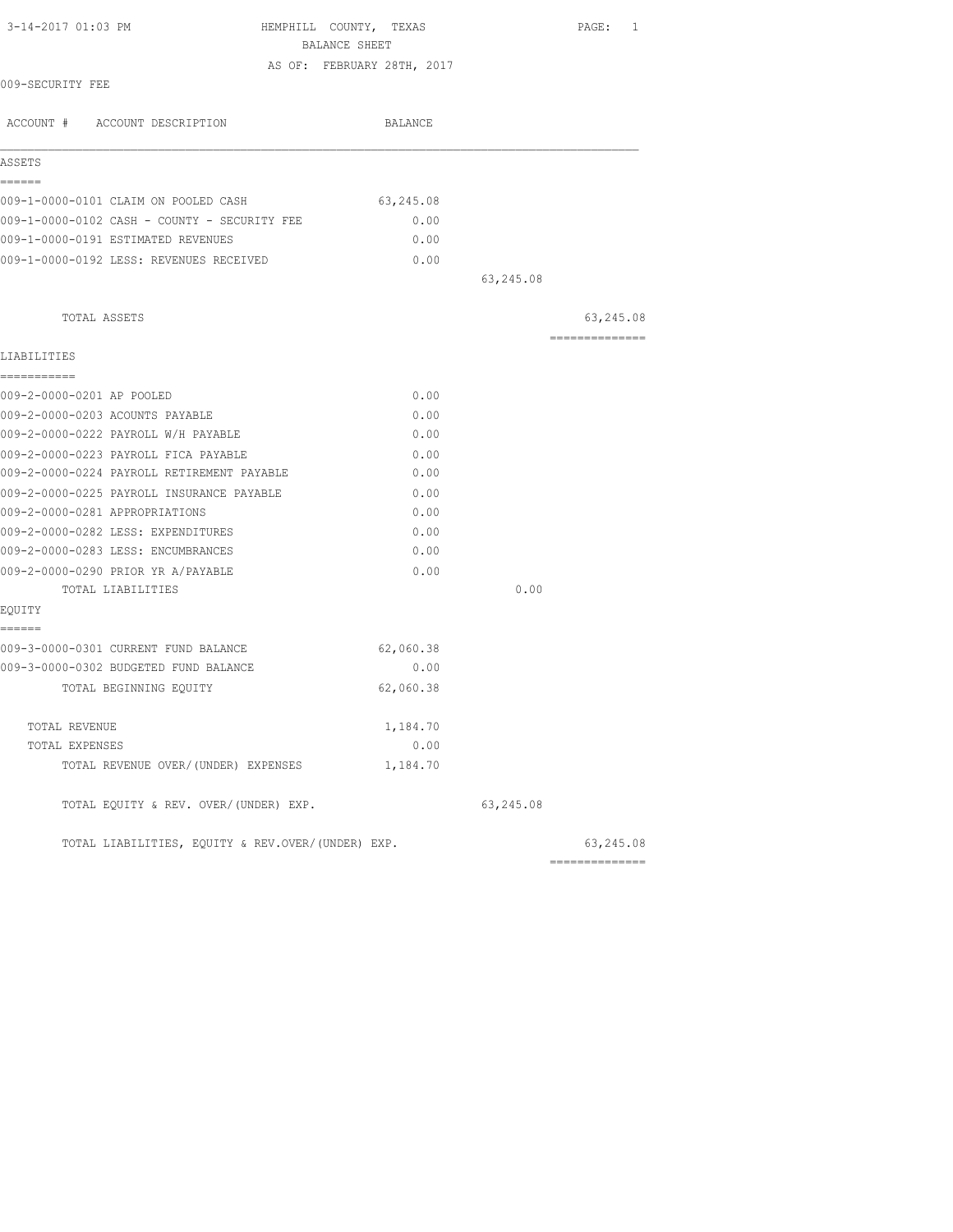HEMPHILL COUNTY, TEXAS PAGE: 1

BALANCE SHEET

AS OF: FEBRUARY 28TH, 2017

| 010-AIRPORT |  |
|-------------|--|
|-------------|--|

| ACCOUNT # ACCOUNT DESCRIPTION                     |            | BALANCE     |             |                               |
|---------------------------------------------------|------------|-------------|-------------|-------------------------------|
| ASSETS                                            |            |             |             |                               |
| ======<br>010-1-0000-0102 CASH - AIRPORT          |            | 342, 344.50 |             |                               |
| 010-1-0000-0104 AIRPORT PREPAID INSURANCE         |            | 0.00        |             |                               |
| 010-1-0000-0110 INVESTED CASH/YR 2000             |            | 0.00        |             |                               |
| 010-1-0000-0111 INVESTED CASH/AIRPORT             |            | 0.00        |             |                               |
| 010-1-0000-0191 ESTIMATED REVENUES                |            | 0.00        |             |                               |
| 010-1-0000-0192 LESS: REVENUES RECEIVED           |            | 0.00        |             |                               |
|                                                   |            |             | 342, 344.50 |                               |
| TOTAL ASSETS                                      |            |             |             | 342, 344.50                   |
| LIABILITIES                                       |            |             |             | ==============                |
| -----------<br>010-2-0000-0203 ACCOUNTS PAYABLE   |            | 0.00        |             |                               |
| 010-2-0000-0222 PAYROLL W/H PAYABLE               |            | 0.00        |             |                               |
| 010-2-0000-0223 PAYROLL FICA PAYABLE              |            | 0.00        |             |                               |
| 010-2-0000-0224 PAYROLL RETIREMENT PAYABLE        |            | 0.00        |             |                               |
| 010-2-0000-0225 PAYROLL INSURANCE PAYABLE         |            | 0.00        |             |                               |
| 010-2-0000-0235 DUE TO GENERAL FUND               |            | 0.00        |             |                               |
| 010-2-0000-0281 APPROPRIATIONS                    |            | 0.00        |             |                               |
| 010-2-0000-0282 LESS: EXPENDITURES                |            | 0.00        |             |                               |
| 010-2-0000-0283 LESS: ENCUMBRANCES                |            | 0.00        |             |                               |
| 010-2-0000-0290 PRIOR YR A/PAYABLE                | $\sqrt{2}$ | 50,000.00)  |             |                               |
| TOTAL LIABILITIES                                 |            | $\left($    | 50,000.00)  |                               |
| EQUITY<br>======                                  |            |             |             |                               |
| 010-3-0000-0301 CURRENT FUND BALANCE              |            | 347,259.19  |             |                               |
| 010-3-0000-0302 BUDGETED FUND BALANCE             |            | 0.00        |             |                               |
| TOTAL BEGINNING EQUITY                            |            | 347,259.19  |             |                               |
| TOTAL REVENUE                                     |            | 119,744.84  |             |                               |
| TOTAL EXPENSES                                    |            | 74,659.53   |             |                               |
| TOTAL REVENUE OVER/(UNDER) EXPENSES               |            | 45,085.31   |             |                               |
| TOTAL EQUITY & REV. OVER/(UNDER) EXP.             |            |             | 392,344.50  |                               |
| TOTAL LIABILITIES, EQUITY & REV.OVER/(UNDER) EXP. |            |             |             | 342, 344.50<br>============== |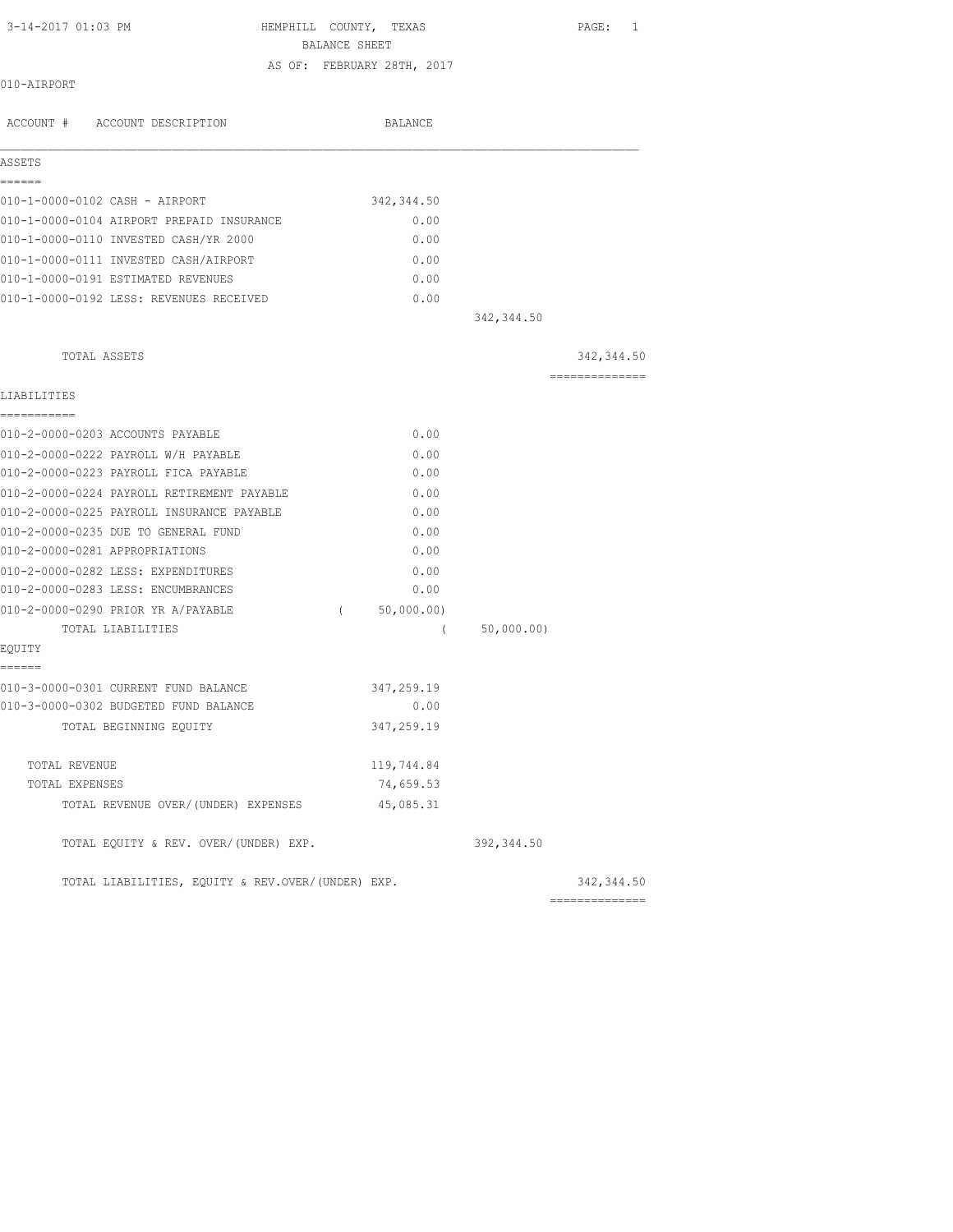| 3-14-2017 01:03 PM                                                | BALANCE SHEET | HEMPHILL COUNTY, TEXAS     |              | PAGE: 1        |
|-------------------------------------------------------------------|---------------|----------------------------|--------------|----------------|
|                                                                   |               | AS OF: FEBRUARY 28TH, 2017 |              |                |
| 011-ROAD & BRIDGE PCT 1                                           |               |                            |              |                |
|                                                                   |               |                            |              |                |
| ACCOUNT # ACCOUNT DESCRIPTION                                     |               | BALANCE                    |              |                |
| ASSETS<br>======                                                  |               |                            |              |                |
| 011-1-0000-0101 CLAIM ON POOLED CASH                              |               | 1,093,463.79               |              |                |
| 011-1-0000-0102 CASH - ROAD & BRIDGE PCT 1                        |               | 0.00                       |              |                |
| 011-1-0000-0104 PCT 1 PREPAID INSURANCE                           |               | 432.12                     |              |                |
| 011-1-0000-0110 INVESTMENTS                                       |               | 0.00                       |              |                |
| 011-1-0000-0118 PROPERTY TAX RECEIVABLE                           |               | 12,401.95                  |              |                |
| $011-1-0000-0121$ ALLOWANCE FOR BAD DEBT (4,464.78)               |               |                            |              |                |
| 011-1-0000-0191 ESTIMATED REVENUES                                |               | 0.00                       |              |                |
| 011-1-0000-0192 LESS: REVENUES RECEIVED                           |               | 0.00                       |              |                |
|                                                                   |               |                            | 1,101,833.08 |                |
| TOTAL ASSETS                                                      |               |                            |              | 1,101,833.08   |
| LIABILITIES                                                       |               |                            |              | ============== |
| ___________                                                       |               |                            |              |                |
| 011-2-0000-0201 AP POOLED                                         | $\left($      | 149.27)                    |              |                |
| 011-2-0000-0203 ACOUNTS PAYABLE                                   |               | 0.00                       |              |                |
| 011-2-0000-0211 DUE FROM OTHER FUNDS                              |               | 0.00                       |              |                |
| 011-2-0000-0220 DEFERRED COMPENSATION                             |               | 0.00                       |              |                |
| 011-2-0000-0222 WITHHOLDING PAYABLE                               |               | 0.00                       |              |                |
| 011-2-0000-0223 FICA PAYABLE                                      |               | 0.00                       |              |                |
| 011-2-0000-0224 RETIREMENT PAYABLE                                |               | 0.00                       |              |                |
| 011-2-0000-0225 INSURANCE PAYABLE                                 |               | 396.42                     |              |                |
| 011-2-0000-0226 CAFE PLAN PAYABLE                                 |               | 173.20                     |              |                |
| 011-2-0000-0228 VALIC PAYABLE<br>011-2-0000-0230 DEFERRED REVENUE |               | 0.00                       |              |                |
| 011-2-0000-0281 APPROPRIATIONS                                    |               | 7,143.68<br>0.00           |              |                |
| 011-2-0000-0282 LESS: EXPENDITURES                                |               | 0.00                       |              |                |
| 011-2-0000-0283 LESS: ENCUMBRANCES                                |               | 0.00                       |              |                |
| 011-2-0000-0290 PRIOR YR A/PAYABLE                                |               | 0.00                       |              |                |
| 011-2-4011-0221 UNEMPLOYMENT PAYABLE                              |               | 0.00                       |              |                |
| TOTAL LIABILITIES                                                 |               |                            | 7,564.03     |                |
| EQUITY                                                            |               |                            |              |                |
| ======                                                            |               |                            |              |                |
| 011-3-0000-0301 CURRENT FUND BALANCE                              |               | 917,596.97                 |              |                |
| 011-3-0000-0302 BUDGETED FUND BALANCE                             |               | 0.00                       |              |                |
| TOTAL BEGINNING EQUITY                                            |               | 917,596.97                 |              |                |
| TOTAL REVENUE                                                     |               | 290,575.90                 |              |                |
| TOTAL EXPENSES                                                    |               | 113,903.82                 |              |                |
| TOTAL REVENUE OVER/ (UNDER) EXPENSES                              |               | 176,672.08                 |              |                |
| TOTAL EQUITY & REV. OVER/(UNDER) EXP.                             |               |                            | 1,094,269.05 |                |
| TOTAL LIABILITIES, EQUITY & REV.OVER/(UNDER) EXP.                 |               |                            |              | 1,101,833.08   |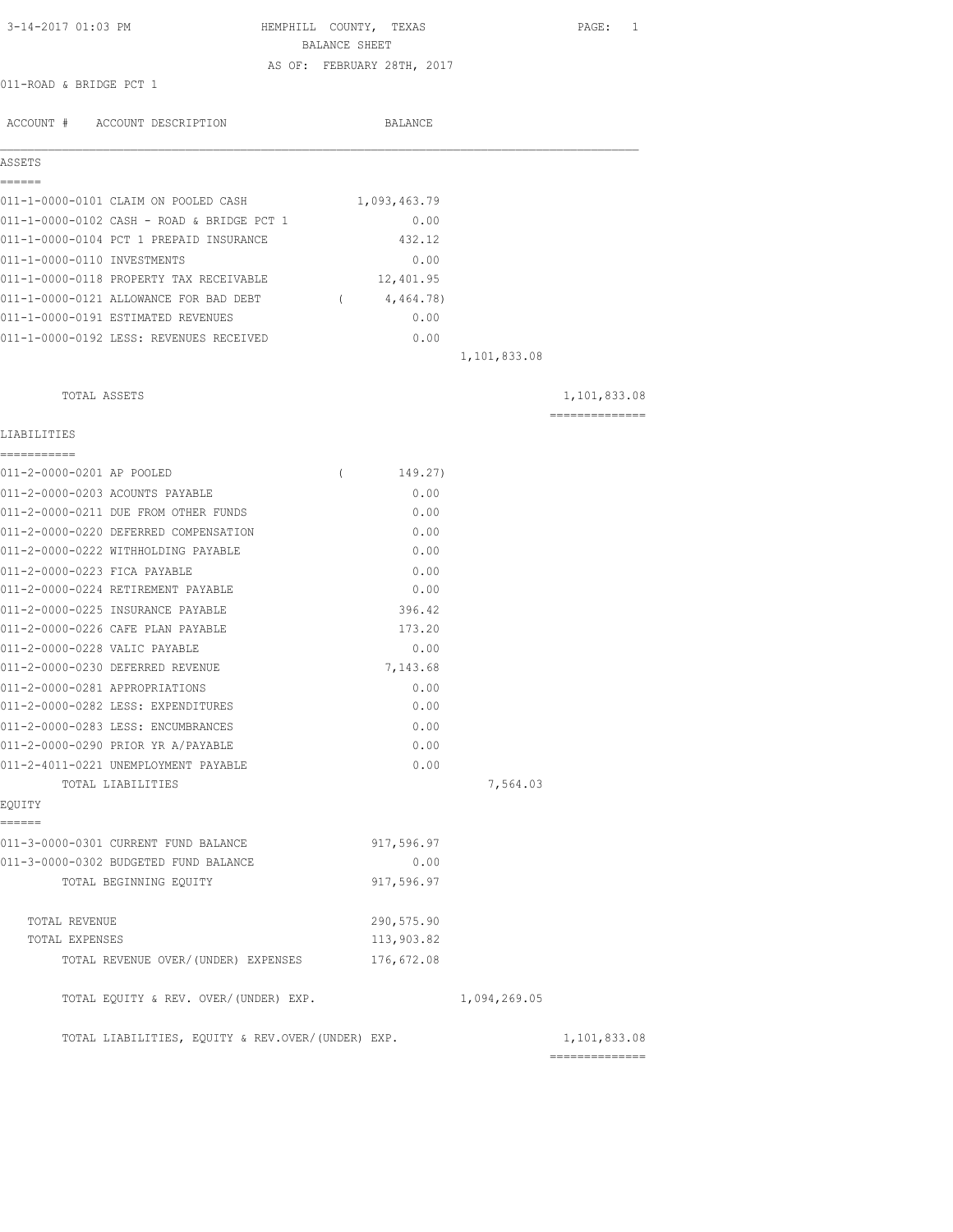| 3-14-2017 01:03 PM                                | HEMPHILL COUNTY, TEXAS                      |              | PAGE: 1        |
|---------------------------------------------------|---------------------------------------------|--------------|----------------|
|                                                   | BALANCE SHEET<br>AS OF: FEBRUARY 28TH, 2017 |              |                |
| 012-ROAD & BRIDGE PCT 2                           |                                             |              |                |
|                                                   |                                             |              |                |
| ACCOUNT # ACCOUNT DESCRIPTION                     | BALANCE                                     |              |                |
| ASSETS                                            |                                             |              |                |
| ======                                            |                                             |              |                |
| 012-1-0000-0101 CLAIM ON POOLED CASH              | 1,459,094.88                                |              |                |
| 012-1-0000-0102 CASH - ROAD & BRIDGE PCT 2        | 0.00                                        |              |                |
| 012-1-0000-0104 PCT 2 PREPAID INSURANCE           | 432.12                                      |              |                |
| 012-1-0000-0110 INVESTMENTS                       | 0.00                                        |              |                |
| 012-1-0000-0118 PROPERTY TAX RECEIVABLE           | 13, 110.63                                  |              |                |
| 012-1-0000-0121 ALLOWANCE FOR BAD DEBT            | 4,719.91)<br>$\sqrt{2}$                     |              |                |
| 012-1-0000-0191 ESTIMATED REVENUES                | 0.00                                        |              |                |
| 012-1-0000-0192 LESS: REVENUES RECEIVED           | 0.00                                        |              |                |
|                                                   |                                             | 1,467,917.72 |                |
| TOTAL ASSETS                                      |                                             |              | 1,467,917.72   |
|                                                   |                                             |              | ============== |
| LIABILITIES<br>-----------                        |                                             |              |                |
| 012-2-0000-0201 AP POOLED                         | 0.00                                        |              |                |
| 012-2-0000-0203 ACOUNTS PAYABLE                   | 0.00                                        |              |                |
| 012-2-0000-0211 DUE FROM OTHER FUNDS              | 0.00                                        |              |                |
| 012-2-0000-0220 DEFERRED COMPENSATION             | 0.00                                        |              |                |
| 012-2-0000-0222 WITHHOLDING PAYABLE               | 0.00                                        |              |                |
| 012-2-0000-0223 FICA PAYABLE                      | 0.00                                        |              |                |
| 012-2-0000-0224 RETIREMENT PAYABLE                | 0.00                                        |              |                |
| 012-2-0000-0225 INSURANCE PAYABLE                 | 683.06                                      |              |                |
| 012-2-0000-0226 CAFE PLAN PAYABLE                 | $\left($<br>60.70)                          |              |                |
| 012-2-0000-0227 LEVY PAYABLE                      | 598.00                                      |              |                |
| 012-2-0000-0228 VAL DEF                           | 0.00                                        |              |                |
| 012-2-0000-0230 DEFERRED REVENUE                  | 7,551.89                                    |              |                |
| 012-2-0000-0281 APPROPRIATIONS                    | 0.00                                        |              |                |
| 012-2-0000-0282 LESS: EXPENDITURES                | 0.00                                        |              |                |
| 012-2-0000-0283 LESS: ENCUMBRANCES                | 0.00                                        |              |                |
| 012-2-0000-0290 PRIOR YR A/PAYABLE                | 0.00                                        |              |                |
| 012-2-4012-0221 UNEMPLOYMENT PAYABLE              | 0.00                                        |              |                |
| TOTAL LIABILITIES                                 |                                             | 8,772.25     |                |
| EQUITY<br>======                                  |                                             |              |                |
| 012-3-0000-0301 CURRENT FUND BALANCE              | 1,253,097.66                                |              |                |
| 012-3-0000-0302 BUDGETED FUND BALANCE             | 0.00                                        |              |                |
| TOTAL BEGINNING EQUITY                            | 1,253,097.66                                |              |                |
|                                                   |                                             |              |                |
| TOTAL REVENUE                                     | 307,788.82                                  |              |                |
| TOTAL EXPENSES                                    | 101,741.01                                  |              |                |
| TOTAL REVENUE OVER/ (UNDER) EXPENSES              | 206,047.81                                  |              |                |
| TOTAL EQUITY & REV. OVER/(UNDER) EXP.             |                                             | 1,459,145.47 |                |
| TOTAL LIABILITIES, EQUITY & REV.OVER/(UNDER) EXP. |                                             |              | 1,467,917.72   |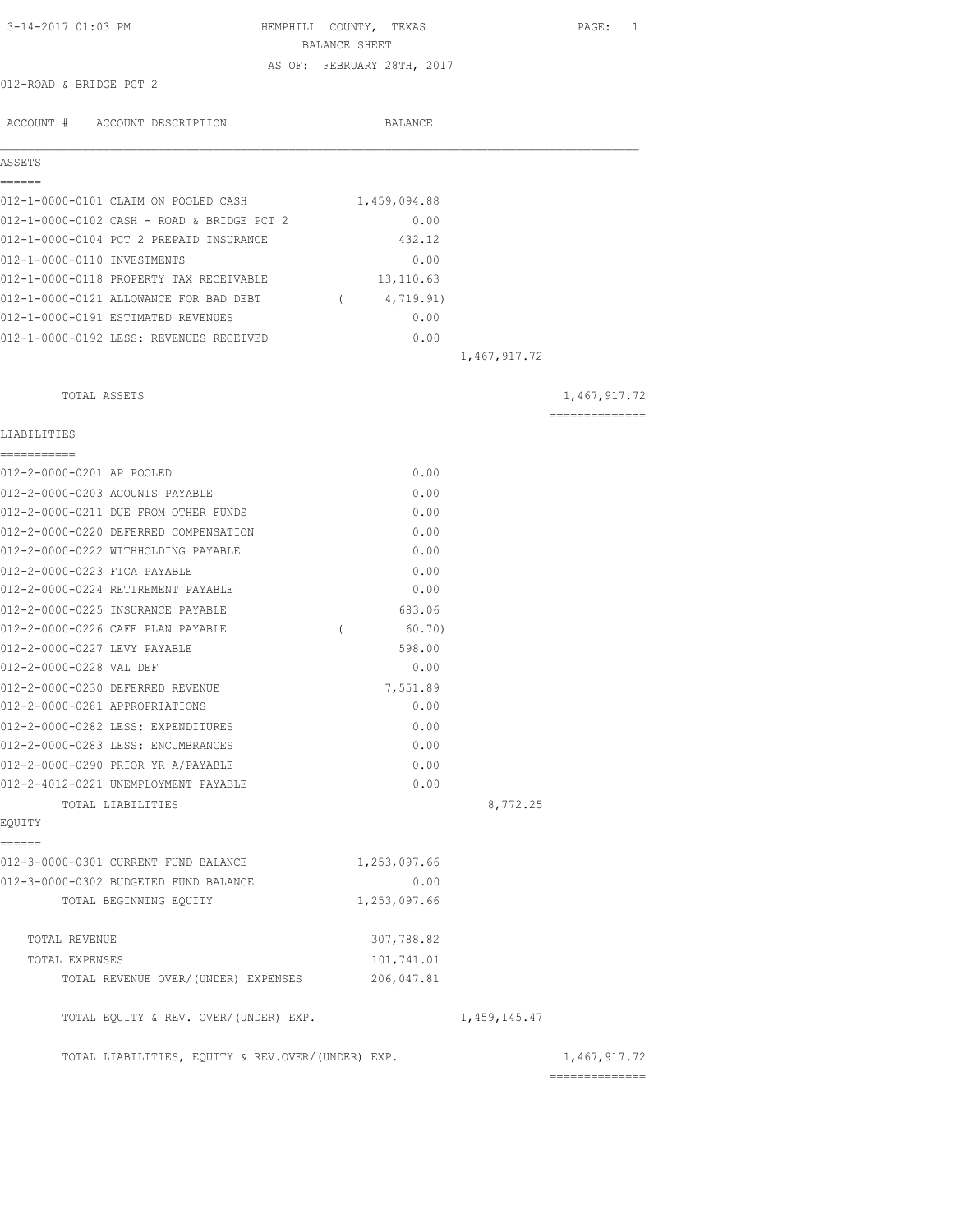| 3-14-2017 01:03 PM                                | HEMPHILL COUNTY, TEXAS     |              | PAGE: 1        |
|---------------------------------------------------|----------------------------|--------------|----------------|
|                                                   | BALANCE SHEET              |              |                |
| 013-ROAD & BRIDGE PCT 3                           | AS OF: FEBRUARY 28TH, 2017 |              |                |
|                                                   |                            |              |                |
| ACCOUNT # ACCOUNT DESCRIPTION                     | BALANCE                    |              |                |
|                                                   |                            |              |                |
| ASSETS                                            |                            |              |                |
| ======                                            |                            |              |                |
| 013-1-0000-0101 CLAIM ON POOLED CASH              | 1,445,785.96               |              |                |
| 013-1-0000-0102 CASH - ROAD & BRIDGE PCT 3        | 0.00                       |              |                |
| 013-1-0000-0104 PCT 3 PREPAID INSURANCE           | 720.20                     |              |                |
| 013-1-0000-0110 INVESTMENTS                       | 0.00                       |              |                |
| 013-1-0000-0118 PROPERTY TAX RECEIVABLE           | 23,386.53                  |              |                |
| 013-1-0000-0121 ALLOWANCE FOR BAD DEBT            | (8, 419.29)                |              |                |
| 013-1-0000-0191 ESTIMATED REVENUES                | 0.00                       |              |                |
| 013-1-0000-0192 LESS: REVENUES RECEIVED           | 0.00                       |              |                |
|                                                   |                            | 1,461,473.40 |                |
|                                                   |                            |              |                |
| TOTAL ASSETS                                      |                            |              | 1,461,473.40   |
|                                                   |                            |              | -------------- |
| LIABILITIES                                       |                            |              |                |
| ===========                                       |                            |              |                |
| 013-2-0000-0201 AP POOLED                         | 0.00                       |              |                |
| 013-2-0000-0203 ACOUNTS PAYABLE                   | 70,045.74                  |              |                |
| 013-2-0000-0211 DUE FROM OTHER FUNDS              | 0.00                       |              |                |
| 013-2-0000-0222 WITHHOLDING PAYABLE               | 0.00                       |              |                |
| 013-2-0000-0223 FICA PAYABLE                      | 0.00                       |              |                |
| 013-2-0000-0224 RETIREMENT PAYABLE                | 0.00                       |              |                |
| 013-2-0000-0225 INSURANCE PAYABLE                 | 402.30                     |              |                |
| 013-2-0000-0226 CAFE PLAN PAYABLE                 | 577.10                     |              |                |
| 013-2-0000-0227 LEVY PAYABLE                      | 0.00                       |              |                |
| 013-2-0000-0230 DEFERRED REVENUE                  | 13,470.93                  |              |                |
| 013-2-0000-0281 APPROPRIATIONS                    | 0.00                       |              |                |
| 013-2-0000-0282 LESS: EXPENDITURES                | 0.00                       |              |                |
| 013-2-0000-0283 LESS: ENCUMBRANCES                | 0.00                       |              |                |
| 013-2-0000-0290 PRIOR YR A/PAYABLE                | 0.00                       |              |                |
| 013-2-4013-0221 UNEMPLOYMENT PAYABLE              | 0.00                       |              |                |
| TOTAL LIABILITIES                                 |                            | 84,496.07    |                |
| EQUITY                                            |                            |              |                |
| ------                                            |                            |              |                |
| 013-3-0000-0301 CURRENT FUND BALANCE              | 996, 771.13                |              |                |
| 013-3-0000-0302 BUDGETED FUND BALANCE             | 0.00                       |              |                |
| TOTAL BEGINNING EQUITY                            | 996, 771.13                |              |                |
|                                                   |                            |              |                |
| TOTAL REVENUE                                     | 615, 577.65                |              |                |
| TOTAL EXPENSES                                    | 235, 371.45                |              |                |
| TOTAL REVENUE OVER/ (UNDER) EXPENSES              | 380,206.20                 |              |                |
| TOTAL EQUITY & REV. OVER/(UNDER) EXP.             |                            | 1,376,977.33 |                |
|                                                   |                            |              |                |
| TOTAL LIABILITIES, EQUITY & REV.OVER/(UNDER) EXP. |                            |              | 1,461,473.40   |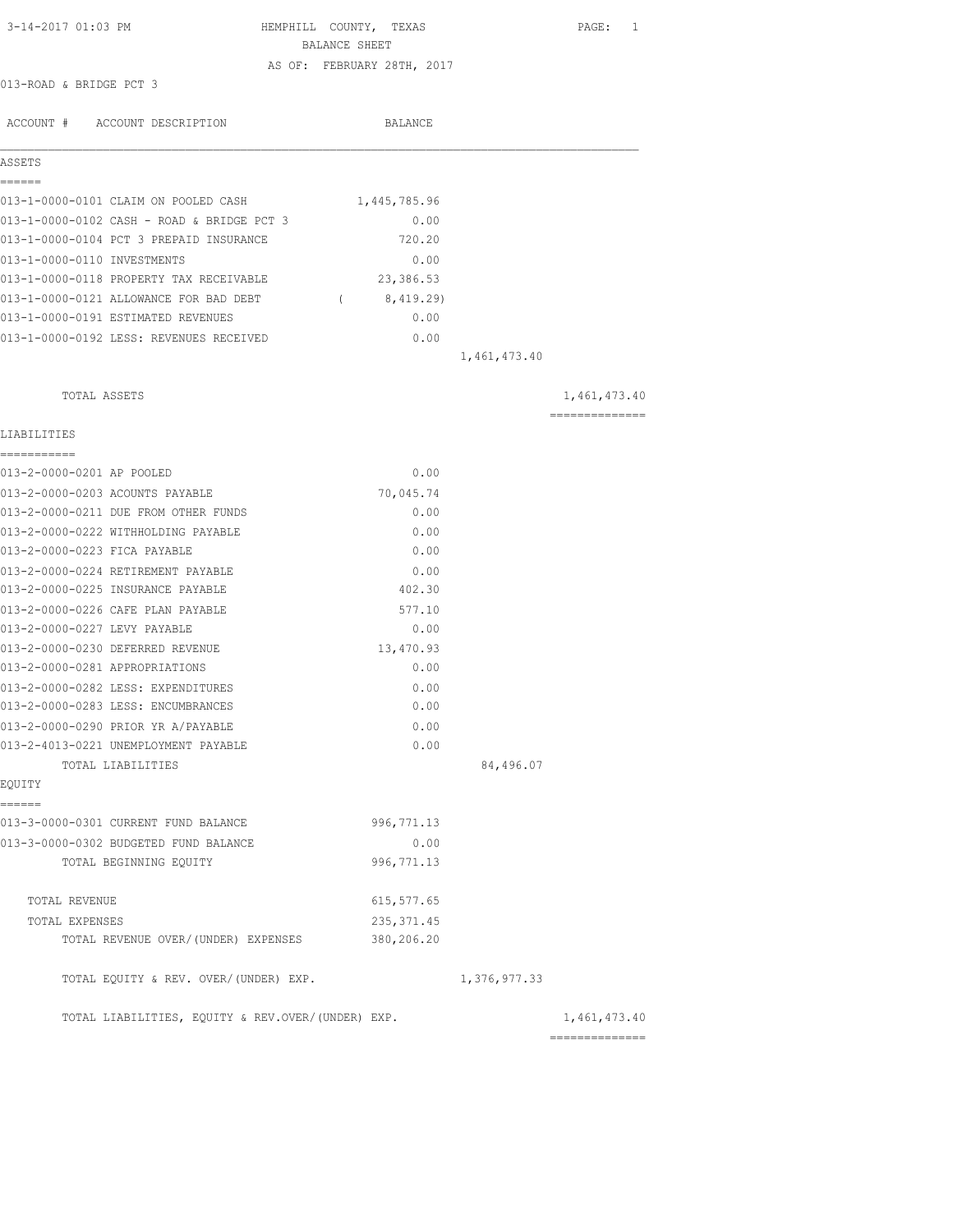| 3-14-2017 01:03 PM                                | HEMPHILL COUNTY, TEXAS                      |              | PAGE: 1                        |
|---------------------------------------------------|---------------------------------------------|--------------|--------------------------------|
|                                                   | BALANCE SHEET<br>AS OF: FEBRUARY 28TH, 2017 |              |                                |
| 014-ROAD & BRIDGE PCT 4                           |                                             |              |                                |
|                                                   |                                             |              |                                |
| ACCOUNT # ACCOUNT DESCRIPTION                     | BALANCE                                     |              |                                |
|                                                   |                                             |              |                                |
| ASSETS<br>------                                  |                                             |              |                                |
| 014-1-0000-0101 CLAIM ON POOLED CASH              | 1,443,948.36                                |              |                                |
| 014-1-0000-0102 CASH - ROAD & BRIDGE PCT 4        | 0.00                                        |              |                                |
| 014-1-0000-0104 PCT 4 PREPAID INSURANCE           | 720.20                                      |              |                                |
| 014-1-0000-0110 INVESTMENTS                       | 0.00                                        |              |                                |
| 014-1-0000-0118 PROPERTY TAX RECEIVABLE           | 21,969.17                                   |              |                                |
| 014-1-0000-0121 ALLOWANCE FOR BAD DEBT            | 7,909.03)<br>$\sqrt{2}$                     |              |                                |
| 014-1-0000-0191 ESTIMATED REVENUES                | 0.00                                        |              |                                |
| 014-1-0000-0192 LESS: REVENUES RECEIVED           | 0.00                                        |              |                                |
|                                                   |                                             | 1,458,728.70 |                                |
|                                                   |                                             |              |                                |
| TOTAL ASSETS                                      |                                             |              | 1,458,728.70<br>============== |
| LIABILITIES                                       |                                             |              |                                |
| -----------<br>014-2-0000-0201 AP POOLED          | 0.00                                        |              |                                |
| 014-2-0000-0203 ACOUNTS PAYABLE                   | 156,395.62                                  |              |                                |
| 014-2-0000-0211 DUE FROM OTHER FUNDS              | 0.00                                        |              |                                |
| 014-2-0000-0222 WITHHOLDING PAYABLE               | 0.00                                        |              |                                |
| 014-2-0000-0223 FICA PAYABLE                      | 0.00                                        |              |                                |
| 014-2-0000-0224 RETIREMENT PAYABLE                | 0.00                                        |              |                                |
| 014-2-0000-0225 INSURANCE PAYABLE                 | 871.54                                      |              |                                |
| 014-2-0000-0226 CAFE PLAN PAYABLE                 | 0.00                                        |              |                                |
| 014-2-0000-0227 LEVY PAYABLE                      | 0.00                                        |              |                                |
| 014-2-0000-0230 DEFERRED REVENUE                  | 12,654.51                                   |              |                                |
| 014-2-0000-0281 APPROPRIATIONS                    | 0.00                                        |              |                                |
| 014-2-0000-0282 LESS: EXPENDITURES                | 0.00                                        |              |                                |
| 014-2-0000-0283 LESS: ENCUMBRANCES                | 0.00                                        |              |                                |
| 014-2-0000-0290 PRIOR YR A/PAYABLE                | 0.00                                        |              |                                |
| 014-2-4014-0221 UNEMPLOYMENT PAYABLE              | 0.00                                        |              |                                |
| TOTAL LIABILITIES                                 |                                             | 169,921.67   |                                |
| EQUITY                                            |                                             |              |                                |
| ======                                            |                                             |              |                                |
| 014-3-0000-0301 CURRENT FUND BALANCE              | 957, 774.15                                 |              |                                |
| 014-3-0000-0302 BUDGETED FUND BALANCE             | 0.00                                        |              |                                |
| TOTAL BEGINNING EQUITY                            | 957, 774.15                                 |              |                                |
| TOTAL REVENUE                                     | 556, 937.68                                 |              |                                |
| TOTAL EXPENSES                                    | 225,904.80                                  |              |                                |
| TOTAL REVENUE OVER/ (UNDER) EXPENSES              | 331,032.88                                  |              |                                |
| TOTAL EQUITY & REV. OVER/(UNDER) EXP.             |                                             | 1,288,807.03 |                                |
|                                                   |                                             |              |                                |
| TOTAL LIABILITIES, EQUITY & REV.OVER/(UNDER) EXP. |                                             |              | 1,458,728.70                   |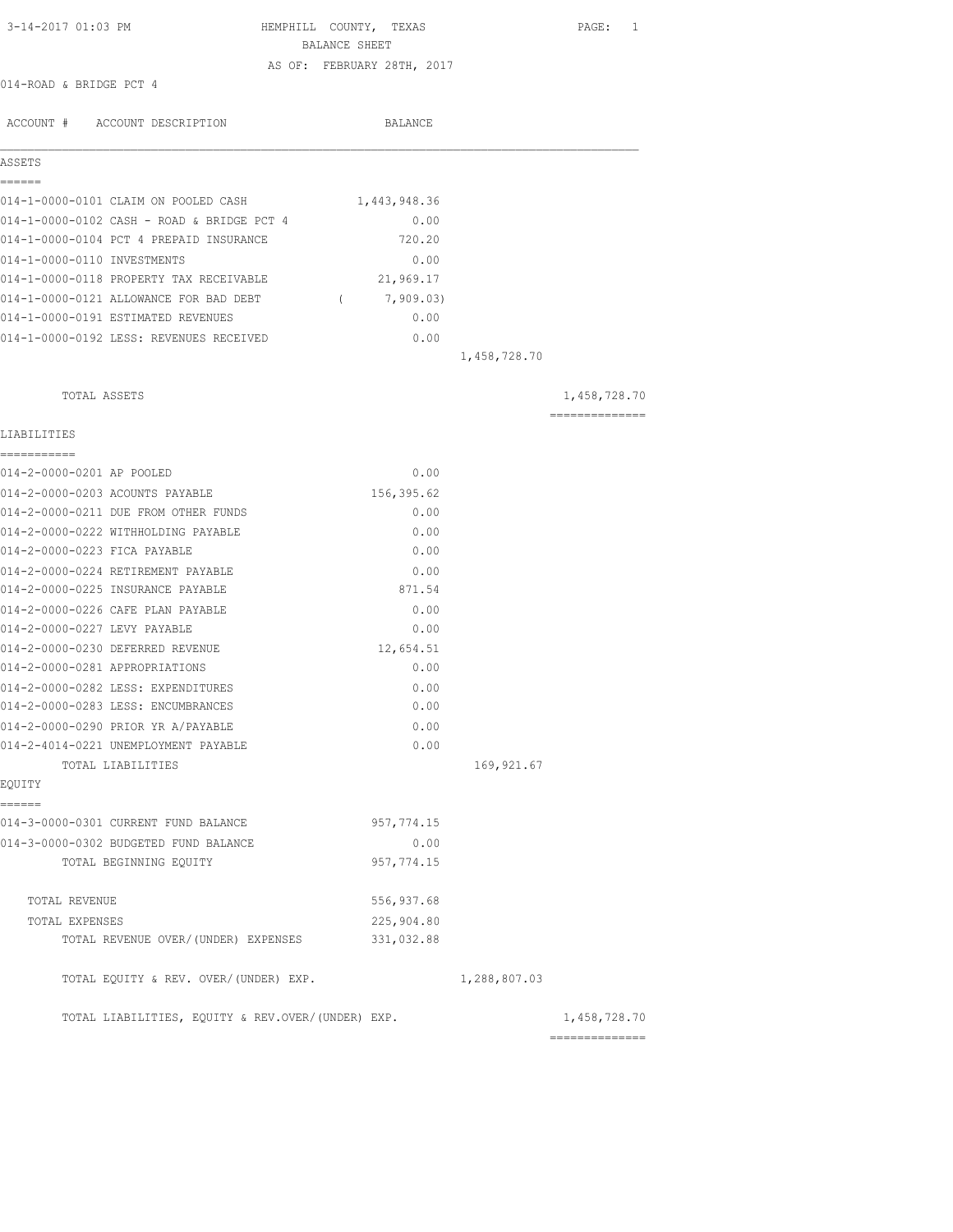| BALANCE SHEET<br>AS OF: FEBRUARY 28TH, 2017<br>022-CO RECORDS PRESERVATION<br>ACCOUNT # ACCOUNT DESCRIPTION<br>BALANCE<br>ASSETS<br>======<br>022-1-0000-0101 CLAIM ON POOLED CASH<br>64,817.20<br>022-1-0000-0102 CASH - COUNTY-RECORDS PRESERVA<br>0.00<br>022-1-0000-0191 ESTIMATED REVENUES<br>0.00<br>022-1-0000-0192 LESS: REVENUES RECEIVED<br>0.00<br>64,817.20<br>TOTAL ASSETS<br>--------------<br>LIABILITIES<br>------------<br>022-2-0000-0201 AP POOLED<br>0.00<br>022-2-0000-0203 ACOUNTS PAYABLE<br>0.00<br>022-2-0000-0222 PAYROLL W/H PAYABLE<br>0.00<br>022-2-0000-0223 PAYROLL FICA PAYABLE<br>0.00<br>022-2-0000-0224 PAYROLL RETIREMENT PAYABLE<br>0.00<br>022-2-0000-0225 PAYROLL INSURANCE PAYABLE<br>0.00<br>022-2-0000-0281 APPROPRIATIONS<br>0.00<br>022-2-0000-0282 LESS: EXPENDITURES<br>0.00<br>022-2-0000-0283 LESS: ENCUMBRANCES<br>0.00<br>022-2-0000-0290 PRIOR YR A/PAYABLE<br>0.00<br>0.00<br>TOTAL LIABILITIES<br>EQUITY<br>======<br>022-3-0000-0301 CURRENT FUND BALANCE<br>69,635.82 | 64,817.20 |
|------------------------------------------------------------------------------------------------------------------------------------------------------------------------------------------------------------------------------------------------------------------------------------------------------------------------------------------------------------------------------------------------------------------------------------------------------------------------------------------------------------------------------------------------------------------------------------------------------------------------------------------------------------------------------------------------------------------------------------------------------------------------------------------------------------------------------------------------------------------------------------------------------------------------------------------------------------------------------------------------------------------------------|-----------|
|                                                                                                                                                                                                                                                                                                                                                                                                                                                                                                                                                                                                                                                                                                                                                                                                                                                                                                                                                                                                                              |           |
|                                                                                                                                                                                                                                                                                                                                                                                                                                                                                                                                                                                                                                                                                                                                                                                                                                                                                                                                                                                                                              |           |
|                                                                                                                                                                                                                                                                                                                                                                                                                                                                                                                                                                                                                                                                                                                                                                                                                                                                                                                                                                                                                              |           |
|                                                                                                                                                                                                                                                                                                                                                                                                                                                                                                                                                                                                                                                                                                                                                                                                                                                                                                                                                                                                                              |           |
|                                                                                                                                                                                                                                                                                                                                                                                                                                                                                                                                                                                                                                                                                                                                                                                                                                                                                                                                                                                                                              |           |
|                                                                                                                                                                                                                                                                                                                                                                                                                                                                                                                                                                                                                                                                                                                                                                                                                                                                                                                                                                                                                              |           |
|                                                                                                                                                                                                                                                                                                                                                                                                                                                                                                                                                                                                                                                                                                                                                                                                                                                                                                                                                                                                                              |           |
|                                                                                                                                                                                                                                                                                                                                                                                                                                                                                                                                                                                                                                                                                                                                                                                                                                                                                                                                                                                                                              |           |
|                                                                                                                                                                                                                                                                                                                                                                                                                                                                                                                                                                                                                                                                                                                                                                                                                                                                                                                                                                                                                              |           |
|                                                                                                                                                                                                                                                                                                                                                                                                                                                                                                                                                                                                                                                                                                                                                                                                                                                                                                                                                                                                                              |           |
|                                                                                                                                                                                                                                                                                                                                                                                                                                                                                                                                                                                                                                                                                                                                                                                                                                                                                                                                                                                                                              |           |
|                                                                                                                                                                                                                                                                                                                                                                                                                                                                                                                                                                                                                                                                                                                                                                                                                                                                                                                                                                                                                              |           |
|                                                                                                                                                                                                                                                                                                                                                                                                                                                                                                                                                                                                                                                                                                                                                                                                                                                                                                                                                                                                                              |           |
|                                                                                                                                                                                                                                                                                                                                                                                                                                                                                                                                                                                                                                                                                                                                                                                                                                                                                                                                                                                                                              |           |
|                                                                                                                                                                                                                                                                                                                                                                                                                                                                                                                                                                                                                                                                                                                                                                                                                                                                                                                                                                                                                              |           |
|                                                                                                                                                                                                                                                                                                                                                                                                                                                                                                                                                                                                                                                                                                                                                                                                                                                                                                                                                                                                                              |           |
|                                                                                                                                                                                                                                                                                                                                                                                                                                                                                                                                                                                                                                                                                                                                                                                                                                                                                                                                                                                                                              |           |
|                                                                                                                                                                                                                                                                                                                                                                                                                                                                                                                                                                                                                                                                                                                                                                                                                                                                                                                                                                                                                              |           |
|                                                                                                                                                                                                                                                                                                                                                                                                                                                                                                                                                                                                                                                                                                                                                                                                                                                                                                                                                                                                                              |           |
|                                                                                                                                                                                                                                                                                                                                                                                                                                                                                                                                                                                                                                                                                                                                                                                                                                                                                                                                                                                                                              |           |
|                                                                                                                                                                                                                                                                                                                                                                                                                                                                                                                                                                                                                                                                                                                                                                                                                                                                                                                                                                                                                              |           |
|                                                                                                                                                                                                                                                                                                                                                                                                                                                                                                                                                                                                                                                                                                                                                                                                                                                                                                                                                                                                                              |           |
|                                                                                                                                                                                                                                                                                                                                                                                                                                                                                                                                                                                                                                                                                                                                                                                                                                                                                                                                                                                                                              |           |
|                                                                                                                                                                                                                                                                                                                                                                                                                                                                                                                                                                                                                                                                                                                                                                                                                                                                                                                                                                                                                              |           |
|                                                                                                                                                                                                                                                                                                                                                                                                                                                                                                                                                                                                                                                                                                                                                                                                                                                                                                                                                                                                                              |           |
|                                                                                                                                                                                                                                                                                                                                                                                                                                                                                                                                                                                                                                                                                                                                                                                                                                                                                                                                                                                                                              |           |
|                                                                                                                                                                                                                                                                                                                                                                                                                                                                                                                                                                                                                                                                                                                                                                                                                                                                                                                                                                                                                              |           |
|                                                                                                                                                                                                                                                                                                                                                                                                                                                                                                                                                                                                                                                                                                                                                                                                                                                                                                                                                                                                                              |           |
| 022-3-0000-0302 BUDGETED FUND BALANCE<br>0.00                                                                                                                                                                                                                                                                                                                                                                                                                                                                                                                                                                                                                                                                                                                                                                                                                                                                                                                                                                                |           |
| 69,635.82<br>TOTAL BEGINNING EQUITY                                                                                                                                                                                                                                                                                                                                                                                                                                                                                                                                                                                                                                                                                                                                                                                                                                                                                                                                                                                          |           |
| 2,249.43<br>TOTAL REVENUE                                                                                                                                                                                                                                                                                                                                                                                                                                                                                                                                                                                                                                                                                                                                                                                                                                                                                                                                                                                                    |           |
| 7,068.05<br>TOTAL EXPENSES                                                                                                                                                                                                                                                                                                                                                                                                                                                                                                                                                                                                                                                                                                                                                                                                                                                                                                                                                                                                   |           |
| TOTAL REVENUE OVER/(UNDER) EXPENSES (<br>4,818.62)                                                                                                                                                                                                                                                                                                                                                                                                                                                                                                                                                                                                                                                                                                                                                                                                                                                                                                                                                                           |           |
| TOTAL EQUITY & REV. OVER/(UNDER) EXP.<br>64,817.20                                                                                                                                                                                                                                                                                                                                                                                                                                                                                                                                                                                                                                                                                                                                                                                                                                                                                                                                                                           |           |
| TOTAL LIABILITIES, EOUITY & REV.OVER/(UNDER) EXP.<br>64,817.20                                                                                                                                                                                                                                                                                                                                                                                                                                                                                                                                                                                                                                                                                                                                                                                                                                                                                                                                                               |           |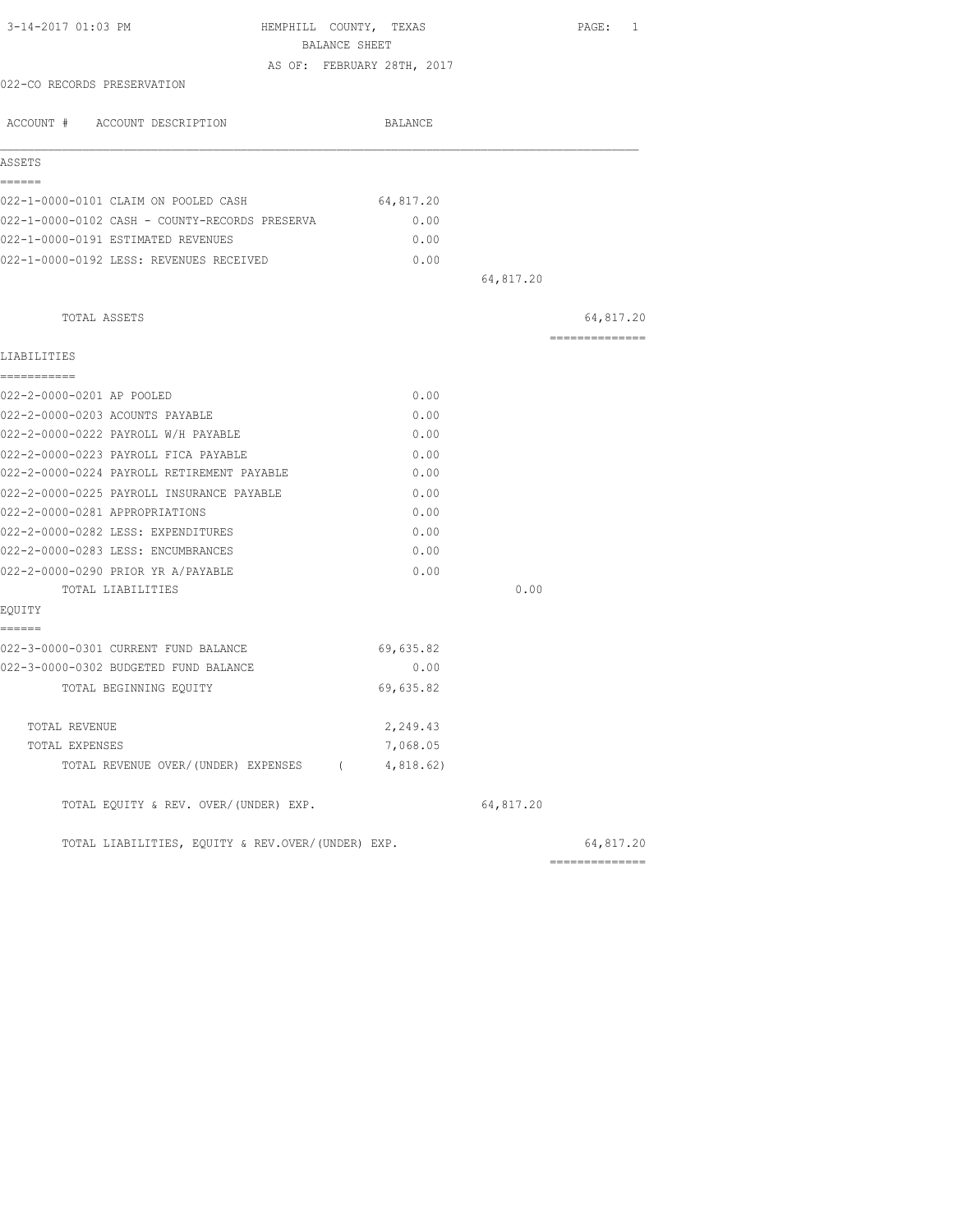| 3-14-2017 01:03 PM                                | HEMPHILL COUNTY, TEXAS     |          |      |          | PAGE: 1         |  |
|---------------------------------------------------|----------------------------|----------|------|----------|-----------------|--|
|                                                   | BALANCE SHEET              |          |      |          |                 |  |
|                                                   | AS OF: FEBRUARY 28TH, 2017 |          |      |          |                 |  |
| 023-CLK'S RECORDS PRESERVE                        |                            |          |      |          |                 |  |
| ACCOUNT # ACCOUNT DESCRIPTION                     |                            | BALANCE  |      |          |                 |  |
| ASSETS                                            |                            |          |      |          |                 |  |
| ======                                            |                            |          |      |          |                 |  |
| 023-1-0000-0101 CLAIM ON POOLED CASH              |                            | 4,182.79 |      |          |                 |  |
| 023-1-0000-0102 CASH-CLK'S RECORD PRESERVATION    |                            | 0.00     |      |          |                 |  |
| 023-1-0000-0191 ESTIMATED REVENUES                |                            | 0.00     |      |          |                 |  |
| 023-1-0000-0192 LESS: REVENUES RECEIVED           |                            |          | 0.00 |          |                 |  |
|                                                   |                            |          |      | 4,182.79 |                 |  |
| TOTAL ASSETS                                      |                            |          |      |          | 4,182.79        |  |
|                                                   |                            |          |      |          | --------------- |  |
| LIABILITIES                                       |                            |          |      |          |                 |  |
| ===========                                       |                            |          |      |          |                 |  |
| 023-2-0000-0201 AP POOLED                         |                            |          | 0.00 |          |                 |  |
| 023-2-0000-0203 ACOUNTS PAYABLE                   |                            | 0.00     |      |          |                 |  |
| 023-2-0000-0222 WITHHOLDING PAYABLE               |                            | 0.00     |      |          |                 |  |
| 023-2-0000-0223 FICA PAYABLE                      |                            | 0.00     |      |          |                 |  |
| 023-2-0000-0224 PAYROLL RETIREMENT PAYABLE        |                            | 0.00     |      |          |                 |  |
| 023-2-0000-0225 PAYROLL INSURANCE PAYABLE         |                            | 0.00     |      |          |                 |  |
| 023-2-0000-0281 APPROPRIATIONS                    |                            | 0.00     |      |          |                 |  |
| 023-2-0000-0282 LESS: EXPENDITURES                |                            | 0.00     |      |          |                 |  |
| 023-2-0000-0283 LESS: ENCUMBRANCES                |                            | 0.00     |      |          |                 |  |
| 023-2-0000-0290 PRIOR YR A/PAYABLE                |                            |          | 0.00 |          |                 |  |
| TOTAL LIABILITIES                                 |                            |          |      | 0.00     |                 |  |
| EOUITY                                            |                            |          |      |          |                 |  |
| ======<br>023-3-0000-0301 CURRENT FUND BALANCE    |                            | 3,783.33 |      |          |                 |  |
| 023-3-0000-0302 BUDGETED FUND BALANCE             |                            |          | 0.00 |          |                 |  |
| TOTAL BEGINNING EQUITY                            |                            | 3,783.33 |      |          |                 |  |
|                                                   |                            |          |      |          |                 |  |
| TOTAL REVENUE                                     |                            | 399.46   |      |          |                 |  |
| TOTAL EXPENSES                                    |                            |          | 0.00 |          |                 |  |
| TOTAL REVENUE OVER/(UNDER) EXPENSES               |                            | 399.46   |      |          |                 |  |
| TOTAL EQUITY & REV. OVER/(UNDER) EXP.             |                            |          |      | 4,182.79 |                 |  |
| TOTAL LIABILITIES, EQUITY & REV.OVER/(UNDER) EXP. |                            |          |      |          | 4,182.79        |  |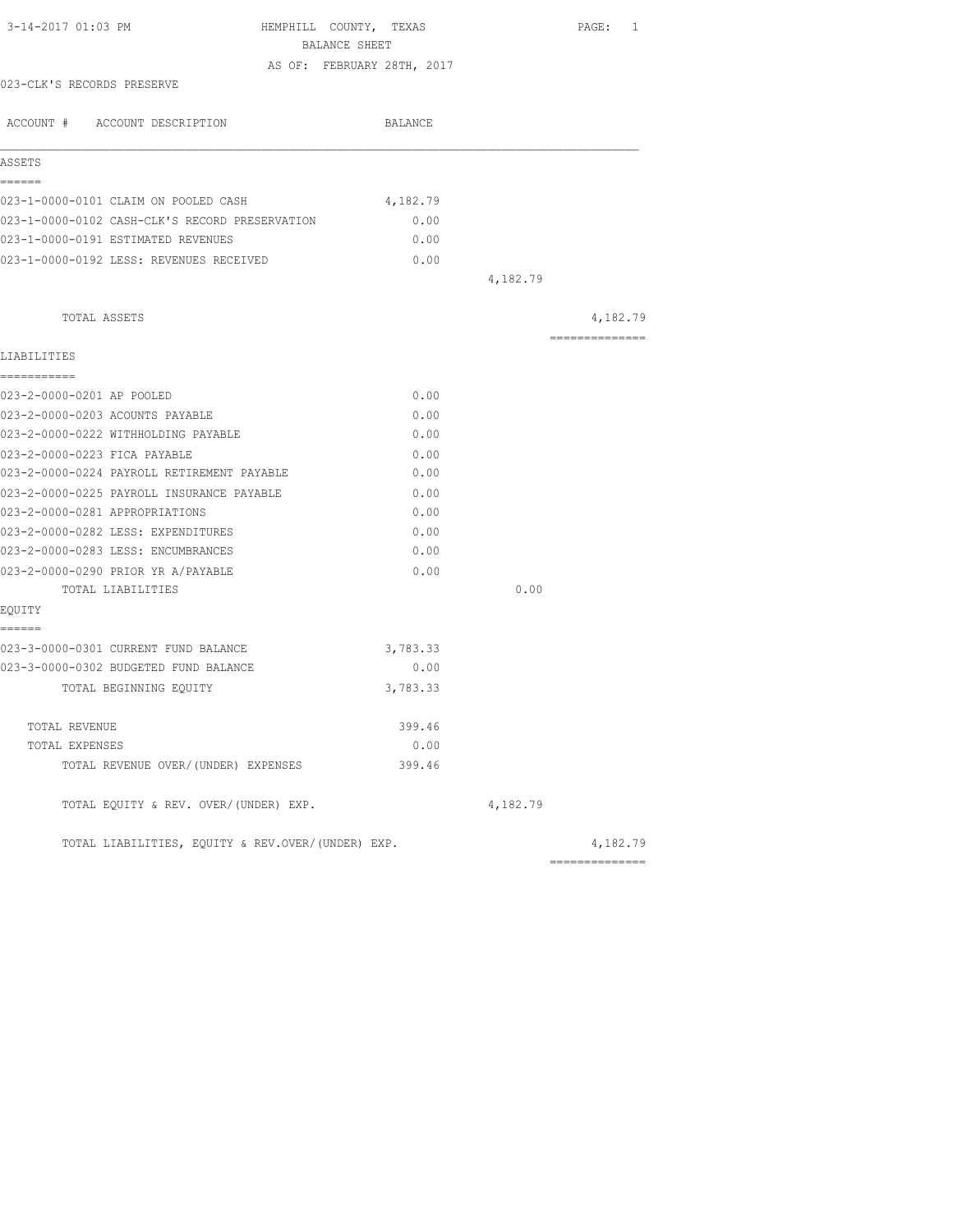| 3-14-2017 01:03 PM                                               | HEMPHILL COUNTY, TEXAS     |          | PAGE: 1                    |
|------------------------------------------------------------------|----------------------------|----------|----------------------------|
|                                                                  | BALANCE SHEET              |          |                            |
|                                                                  | AS OF: FEBRUARY 28TH, 2017 |          |                            |
| 024-JUSTICE COURT TECH FUND                                      |                            |          |                            |
| ACCOUNT # ACCOUNT DESCRIPTION                                    | BALANCE                    |          |                            |
| ASSETS                                                           |                            |          |                            |
| ------<br>024-1-0000-0101 CLAIM ON POOLED CASH                   | 7,083.18                   |          |                            |
| 024-1-0000-0102 CASH -TECH FUND                                  | 0.00                       |          |                            |
| 024-1-0000-0191 ESTIMATED REVENUES                               | 0.00                       |          |                            |
| 024-1-0000-0192 LESS: REVENUES RECEIVED                          | 0.00                       |          |                            |
|                                                                  |                            | 7,083.18 |                            |
| TOTAL ASSETS                                                     |                            |          | 7,083.18                   |
| LIABILITIES                                                      |                            |          | ==============             |
| ===========                                                      |                            |          |                            |
| 024-2-0000-0201 AP POOLED                                        | 0.00                       |          |                            |
| 024-2-0000-0203 ACOUNTS PAYABLE                                  | 0.00                       |          |                            |
| 024-2-0000-0222 PAYROLL W/H PAYABLE                              | 0.00                       |          |                            |
| 024-2-0000-0223 PAYROLL FICA PAYABLE                             | 0.00                       |          |                            |
| 024-2-0000-0224 PAYROLL RETIREMENT PAYABLE                       | 0.00                       |          |                            |
| 024-2-0000-0225 PAYROLL INSURANCE PAYABLE                        | 0.00                       |          |                            |
| 024-2-0000-0281 APPROPRIATIONS                                   | 0.00                       |          |                            |
| 024-2-0000-0282 LESS: EXPENDITURES                               | 0.00                       |          |                            |
| 024-2-0000-0283 LESS: ENCUMBRANCES                               | 0.00                       |          |                            |
| 024-2-0000-0290 PRIOR YR A/PAYABLE                               | 0.00                       |          |                            |
| TOTAL LIABILITIES                                                |                            | 0.00     |                            |
| EQUITY                                                           |                            |          |                            |
| ------<br>024-3-0000-0301 CURRENT FUND BALANCE                   | 10,206.63                  |          |                            |
| 024-3-0000-0302 BUDGETED FUND BALANCE                            | 0.00                       |          |                            |
| TOTAL BEGINNING EOUITY                                           | 10,206.63                  |          |                            |
|                                                                  |                            |          |                            |
| TOTAL REVENUE                                                    | 646.75                     |          |                            |
| TOTAL EXPENSES<br>TOTAL REVENUE OVER/(UNDER) EXPENSES (3,123.45) | 3,770.20                   |          |                            |
| TOTAL EQUITY & REV. OVER/(UNDER) EXP.                            |                            | 7,083.18 |                            |
|                                                                  |                            |          |                            |
| TOTAL LIABILITIES, EQUITY & REV.OVER/(UNDER) EXP.                |                            |          | 7,083.18<br>============== |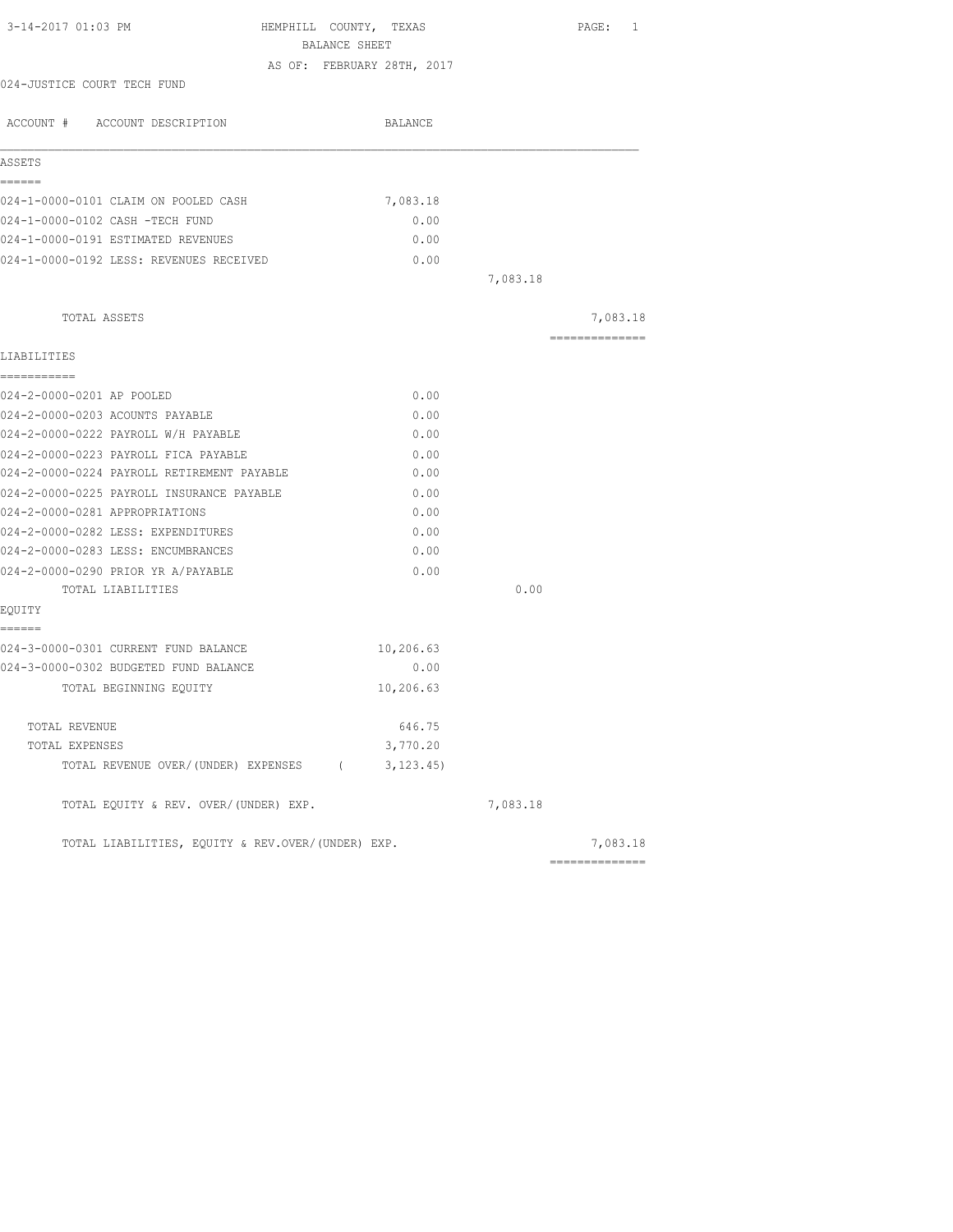| 3-14-2017 01:03 PM                                | HEMPHILL COUNTY, TEXAS<br>BALANCE SHEET | PAGE: 1        |
|---------------------------------------------------|-----------------------------------------|----------------|
|                                                   | AS OF: FEBRUARY 28TH, 2017              |                |
| 032-CHK COLLECTION/CO ATTY                        |                                         |                |
| ACCOUNT # ACCOUNT DESCRIPTION                     | BALANCE                                 |                |
| ASSETS                                            |                                         |                |
| ------                                            |                                         |                |
| 032-1-0000-0101 CLAIM ON POOLED CASH              | 17,234.88                               |                |
| 032-1-0000-0102 CASH - CHECK COLLECTION/CO ATT    | 0.00                                    |                |
| 032-1-0000-0103 PETTY CASH                        | 0.00                                    |                |
| 032-1-0000-0105 PETTY CASH-CO ATTY                | 100.00                                  |                |
| 032-1-0000-0191 ESTIMATED REVENUES                | 0.00                                    |                |
| 032-1-0000-0192 LESS: REVENUES RECEIVED           | 0.00                                    |                |
|                                                   | 17,334.88                               |                |
| TOTAL ASSETS                                      |                                         | 17,334.88      |
|                                                   |                                         | ============== |
| LIABILITIES<br>===========                        |                                         |                |
| 032-2-0000-0201 AP POOLED                         | 0.00                                    |                |
| 032-2-0000-0203 ACOUNTS PAYABLE                   | 0.00                                    |                |
| 032-2-0000-0222 PAYROLL W/H PAYABLE               | 0.00                                    |                |
| 032-2-0000-0223 PAYROLL FICA PAYABLE              | 0.00                                    |                |
| 032-2-0000-0224 PAYROLL RETIREMENT PAYABLE        | 0.00                                    |                |
| 032-2-0000-0225 PAYROLL INSURANCE PAYABLE         | 0.00                                    |                |
| 032-2-0000-0281 APPROPRIATIONS                    | 0.00                                    |                |
| 032-2-0000-0282 LESS: EXPENDITURES                | 0.00                                    |                |
| 032-2-0000-0283 LESS: ENCUMBRANCES                | 0.00                                    |                |
| 032-2-0000-0290 PRIOR YR A/PAYABLE                | 0.00                                    |                |
| TOTAL LIABILITIES                                 | 0.00                                    |                |
| EQUITY                                            |                                         |                |
| ======                                            |                                         |                |
| 032-3-0000-0301 CURRENT FUND BALANCE              | 18,356.82                               |                |
| 032-3-0000-0302 BUDGETED FUND BALANCE             | 0.00                                    |                |
| TOTAL BEGINNING EQUITY                            | 18,356.82                               |                |
| TOTAL REVENUE                                     | 425.00                                  |                |
| TOTAL EXPENSES                                    | 1,446.94                                |                |
| TOTAL REVENUE OVER/(UNDER) EXPENSES (             | 1,021.94)                               |                |
| TOTAL EQUITY & REV. OVER/(UNDER) EXP.             | 17,334.88                               |                |
| TOTAL LIABILITIES, EOUITY & REV.OVER/(UNDER) EXP. |                                         | 17,334.88      |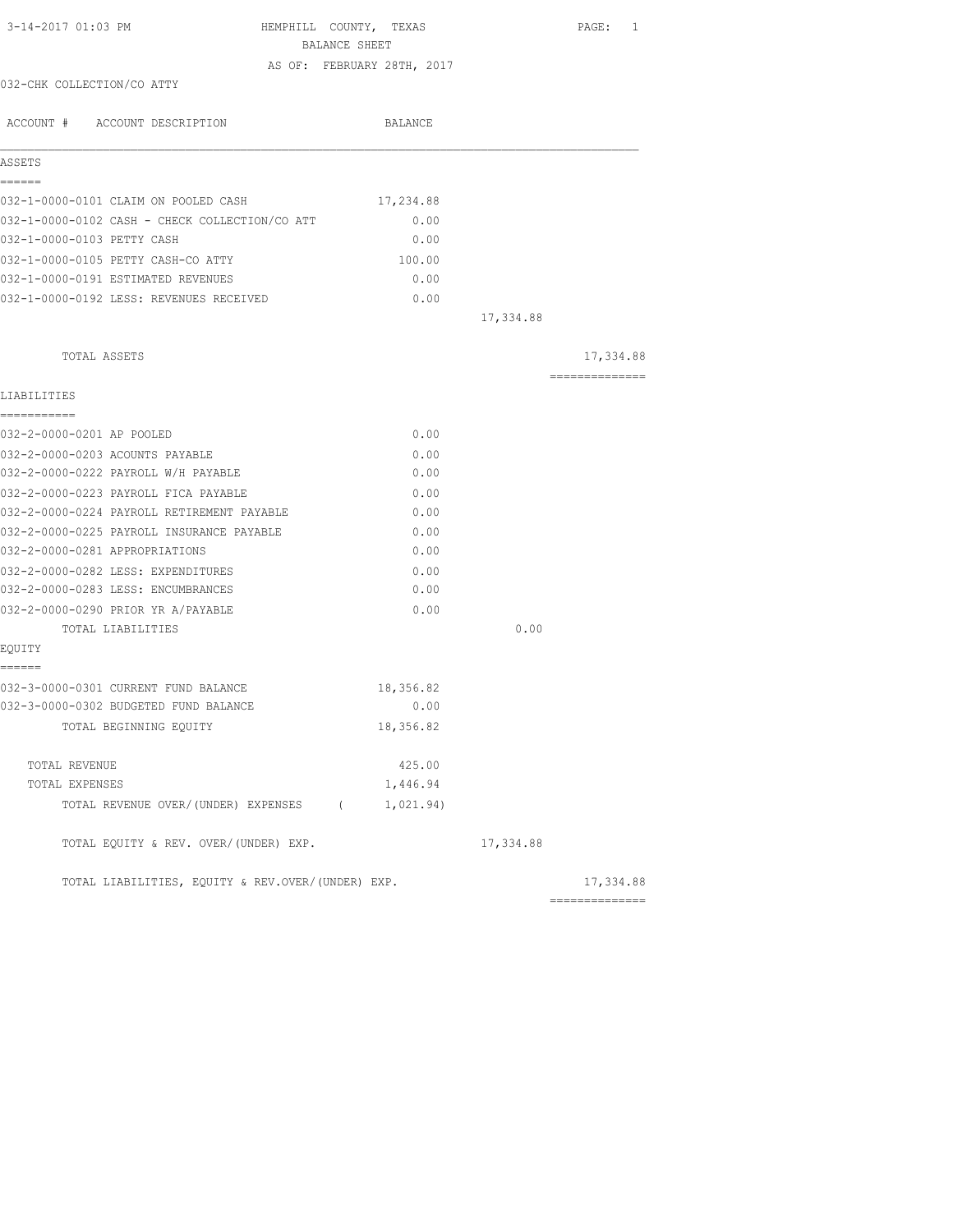| 3-14-2017 01:03 PM<br>HEMPHILL COUNTY, TEXAS      | BALANCE SHEET              |          | PAGE: 1         |
|---------------------------------------------------|----------------------------|----------|-----------------|
|                                                   | AS OF: FEBRUARY 28TH, 2017 |          |                 |
| 036-ANNUAL LEOSE/LAW                              |                            |          |                 |
| ACCOUNT # ACCOUNT DESCRIPTION                     | BALANCE                    |          |                 |
| ASSETS                                            |                            |          |                 |
| ======                                            |                            |          |                 |
| 036-1-0000-0101 CLAIM ON POOLED CASH              | 9,080.70                   |          |                 |
| 036-1-0000-0102 CASH - ANNUAL LEOSE/LAW           | 0.00                       |          |                 |
| 036-1-0000-0191 ESTIMATED REVENUES                | 0.00                       |          |                 |
| 036-1-0000-0192 LESS: REVENUES RECEIVED           | 0.00                       |          |                 |
|                                                   |                            | 9,080.70 |                 |
| TOTAL ASSETS                                      |                            |          | 9,080.70        |
|                                                   |                            |          | =============== |
| LIABILITIES<br>-----------                        |                            |          |                 |
| 036-2-0000-0201 AP POOLED                         | 0.00                       |          |                 |
| 036-2-0000-0203 ACOUNTS PAYABLE                   | 0.00                       |          |                 |
| 036-2-0000-0222 PAYROLL W/H PAYABLE               | 0.00                       |          |                 |
| 036-2-0000-0223 PAYROLL FICA PAYABLE              | 0.00                       |          |                 |
| 036-2-0000-0224 PAYROLL RETIREMENT PAYABLE        | 0.00                       |          |                 |
| 036-2-0000-0225 PAYROLL INSURANCE PAYABLE         | 0.00                       |          |                 |
| 036-2-0000-0281 APPROPRIATIONS                    | 0.00                       |          |                 |
| 036-2-0000-0282 LESS: EXPENDITURES                | 0.00                       |          |                 |
| 036-2-0000-0283 LESS: ENCUMBRANCES                | 0.00                       |          |                 |
| 036-2-0000-0290 PRIOR YR A/PAYABLE                | 0.00                       |          |                 |
| TOTAL LIABILITIES                                 |                            | 0.00     |                 |
| EQUITY                                            |                            |          |                 |
| ======                                            |                            |          |                 |
| 036-3-0000-0301 CURRENT FUND BALANCE              | 7,459.24                   |          |                 |
| 036-3-0000-0302 BUDGETED FUND BALANCE             | 0.00                       |          |                 |
| TOTAL BEGINNING EOUITY                            | 7,459.24                   |          |                 |
| TOTAL REVENUE                                     | 1,621.46                   |          |                 |
| TOTAL EXPENSES                                    | 0.00                       |          |                 |
| TOTAL REVENUE OVER/(UNDER) EXPENSES               | 1,621.46                   |          |                 |
| TOTAL EQUITY & REV. OVER/(UNDER) EXP.             |                            | 9,080.70 |                 |
| TOTAL LIABILITIES, EOUITY & REV.OVER/(UNDER) EXP. |                            |          | 9,080.70        |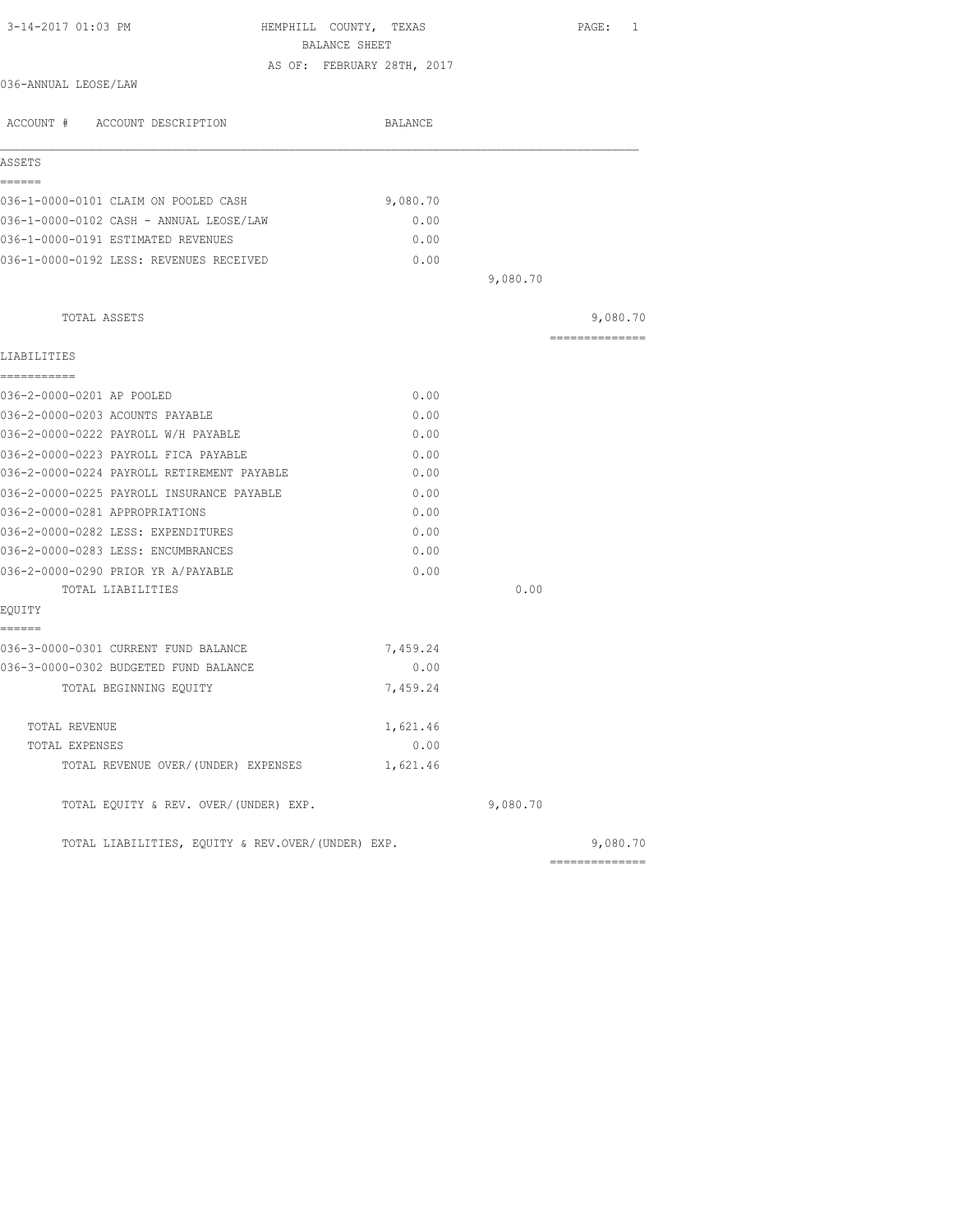| 3-14-2017 01:03 PM                                                          | HEMPHILL COUNTY, TEXAS<br>BALANCE SHEET |                            |           | PAGE: 1        |  |
|-----------------------------------------------------------------------------|-----------------------------------------|----------------------------|-----------|----------------|--|
|                                                                             |                                         | AS OF: FEBRUARY 28TH, 2017 |           |                |  |
| 046-SCAAP                                                                   |                                         |                            |           |                |  |
| ACCOUNT # ACCOUNT DESCRIPTION                                               |                                         | <b>BALANCE</b>             |           |                |  |
| ASSETS                                                                      |                                         |                            |           |                |  |
| ------                                                                      |                                         |                            |           |                |  |
| 046-1-0000-0101 CLAIM ON POOLED CASH                                        |                                         | 65,265.58                  |           |                |  |
| 046-1-0000-0102 CASH - SCAAP                                                |                                         | 0.00                       |           |                |  |
| 046-1-0000-0191 ESTIMATED REVENUES                                          |                                         | 0.00                       |           |                |  |
| 046-1-0000-0192 LESS: REVENUES RECEIVED                                     |                                         | 0.00                       |           |                |  |
|                                                                             |                                         |                            | 65,265.58 |                |  |
| TOTAL ASSETS                                                                |                                         |                            |           | 65,265.58      |  |
|                                                                             |                                         |                            |           | -------------- |  |
| LIABILITIES                                                                 |                                         |                            |           |                |  |
| ===========                                                                 |                                         |                            |           |                |  |
| 046-2-0000-0201 AP POOLED                                                   |                                         | 0.00                       |           |                |  |
| 046-2-0000-0203 ACOUNTS PAYABLE                                             |                                         | 0.00                       |           |                |  |
| 046-2-0000-0222 PAYROLL W/H PAYABLE                                         |                                         | 0.00                       |           |                |  |
| 046-2-0000-0223 PAYROLL FICA PAYABLE                                        |                                         | 0.00                       |           |                |  |
| 046-2-0000-0224 PAYROLL RETIREMENT PAYABLE                                  |                                         | 0.00                       |           |                |  |
| 046-2-0000-0225 PAYROLL INSURANCE PAYABLE<br>046-2-0000-0281 APPROPRIATIONS |                                         | 0.00<br>0.00               |           |                |  |
|                                                                             |                                         |                            |           |                |  |
| 046-2-0000-0282 LESS: EXPENDITURES                                          |                                         | 0.00                       |           |                |  |
| 046-2-0000-0283 LESS: ENCUMBRANCES                                          |                                         | 0.00                       |           |                |  |
| TOTAL LIABILITIES<br>EQUITY                                                 |                                         |                            | 0.00      |                |  |
| ======<br>046-3-0000-0301 CURRENT FUND BALANCE                              |                                         | 59,529.46                  |           |                |  |
| 046-3-0000-0302 BUDGETED FUND BALANCE                                       |                                         | 0.00                       |           |                |  |
| TOTAL BEGINNING EOUITY                                                      |                                         | 59,529.46                  |           |                |  |
|                                                                             |                                         |                            |           |                |  |
| TOTAL REVENUE                                                               |                                         | 7,354.00                   |           |                |  |
| TOTAL EXPENSES                                                              |                                         | 1,617.88                   |           |                |  |
| TOTAL REVENUE OVER/(UNDER) EXPENSES                                         |                                         | 5,736.12                   |           |                |  |
| TOTAL EQUITY & REV. OVER/(UNDER) EXP.                                       |                                         |                            | 65,265.58 |                |  |
| TOTAL LIABILITIES, EQUITY & REV.OVER/(UNDER) EXP.                           |                                         |                            |           | 65,265.58      |  |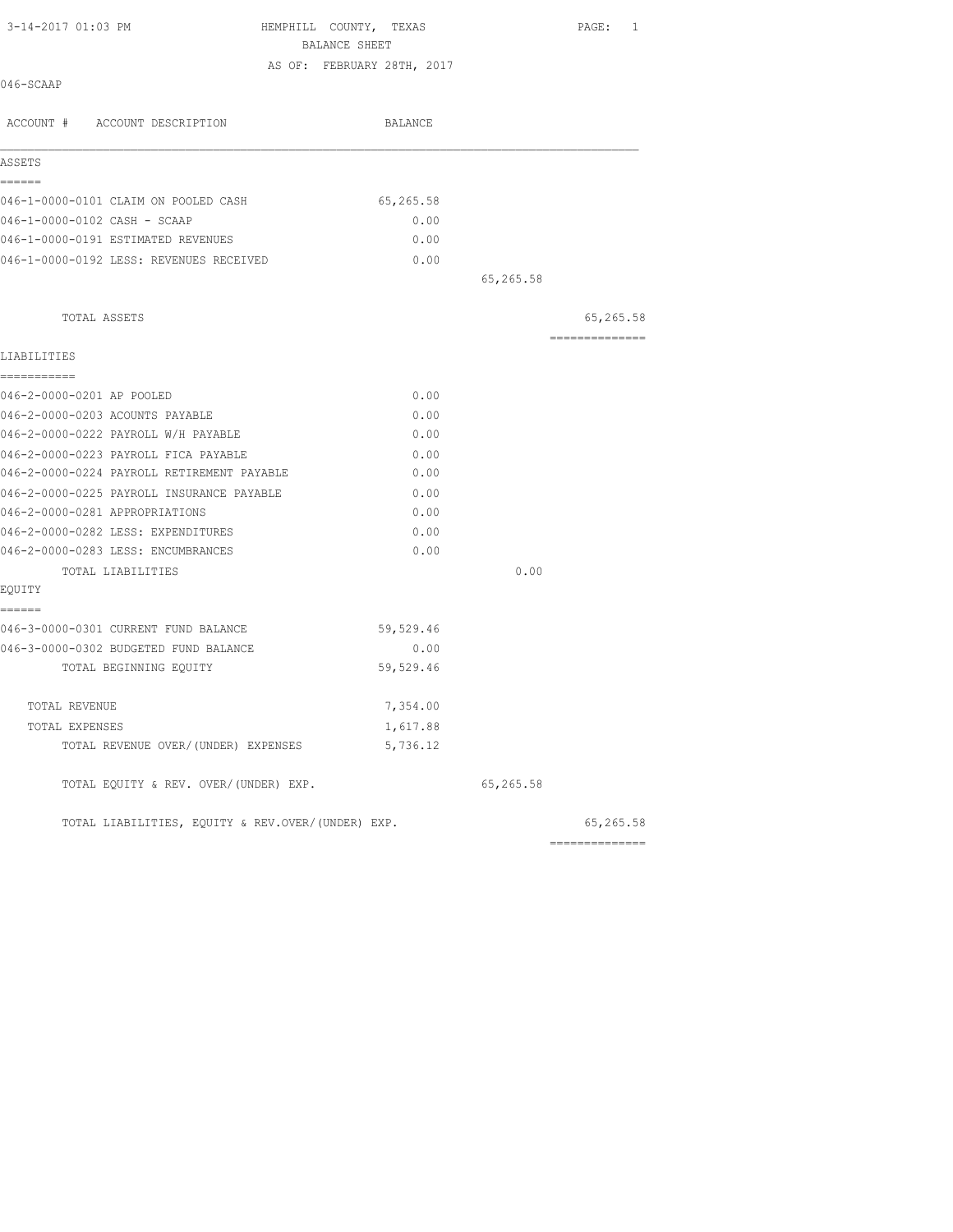| 3-14-2017 01:03 PM                                | HEMPHILL COUNTY, TEXAS     |           | PAGE: 1                                                                                                                                                                                                                                                                                                                                                                                                                                                                                |
|---------------------------------------------------|----------------------------|-----------|----------------------------------------------------------------------------------------------------------------------------------------------------------------------------------------------------------------------------------------------------------------------------------------------------------------------------------------------------------------------------------------------------------------------------------------------------------------------------------------|
|                                                   | BALANCE SHEET              |           |                                                                                                                                                                                                                                                                                                                                                                                                                                                                                        |
|                                                   | AS OF: FEBRUARY 28TH, 2017 |           |                                                                                                                                                                                                                                                                                                                                                                                                                                                                                        |
| 047-SHERIFF COMMISSARY                            |                            |           |                                                                                                                                                                                                                                                                                                                                                                                                                                                                                        |
| ACCOUNT # ACCOUNT DESCRIPTION                     | BALANCE                    |           |                                                                                                                                                                                                                                                                                                                                                                                                                                                                                        |
| ASSETS                                            |                            |           |                                                                                                                                                                                                                                                                                                                                                                                                                                                                                        |
| ======<br>047-1-0000-0101 SHERIFF COMMISSARY      | 10,875.39                  |           |                                                                                                                                                                                                                                                                                                                                                                                                                                                                                        |
| 047-1-0000-0102 CASH-SHERIFF COMMISSARY           | 0.00                       |           |                                                                                                                                                                                                                                                                                                                                                                                                                                                                                        |
|                                                   |                            | 10,875.39 |                                                                                                                                                                                                                                                                                                                                                                                                                                                                                        |
| TOTAL ASSETS                                      |                            |           | 10,875.39                                                                                                                                                                                                                                                                                                                                                                                                                                                                              |
| EQUITY                                            |                            |           | $\begin{array}{cccccccccc} \multicolumn{2}{c}{} & \multicolumn{2}{c}{} & \multicolumn{2}{c}{} & \multicolumn{2}{c}{} & \multicolumn{2}{c}{} & \multicolumn{2}{c}{} & \multicolumn{2}{c}{} & \multicolumn{2}{c}{} & \multicolumn{2}{c}{} & \multicolumn{2}{c}{} & \multicolumn{2}{c}{} & \multicolumn{2}{c}{} & \multicolumn{2}{c}{} & \multicolumn{2}{c}{} & \multicolumn{2}{c}{} & \multicolumn{2}{c}{} & \multicolumn{2}{c}{} & \multicolumn{2}{c}{} & \multicolumn{2}{c}{} & \mult$ |
| ======                                            |                            |           |                                                                                                                                                                                                                                                                                                                                                                                                                                                                                        |
| 047-3-0000-0301 SHERIFF COMMISSARY                | 10,875.39                  |           |                                                                                                                                                                                                                                                                                                                                                                                                                                                                                        |
| TOTAL BEGINNING EQUITY                            | 10,875.39                  |           |                                                                                                                                                                                                                                                                                                                                                                                                                                                                                        |
| TOTAL REVENUE                                     | 0.00                       |           |                                                                                                                                                                                                                                                                                                                                                                                                                                                                                        |
| TOTAL EXPENSES                                    | 0.00                       |           |                                                                                                                                                                                                                                                                                                                                                                                                                                                                                        |
| TOTAL REVENUE OVER/ (UNDER) EXPENSES              | 0.00                       |           |                                                                                                                                                                                                                                                                                                                                                                                                                                                                                        |
| TOTAL EQUITY & REV. OVER/(UNDER) EXP.             |                            | 10,875.39 |                                                                                                                                                                                                                                                                                                                                                                                                                                                                                        |
| TOTAL LIABILITIES, EQUITY & REV.OVER/(UNDER) EXP. |                            |           | 10,875.39                                                                                                                                                                                                                                                                                                                                                                                                                                                                              |
|                                                   |                            |           | $2222222222222222$                                                                                                                                                                                                                                                                                                                                                                                                                                                                     |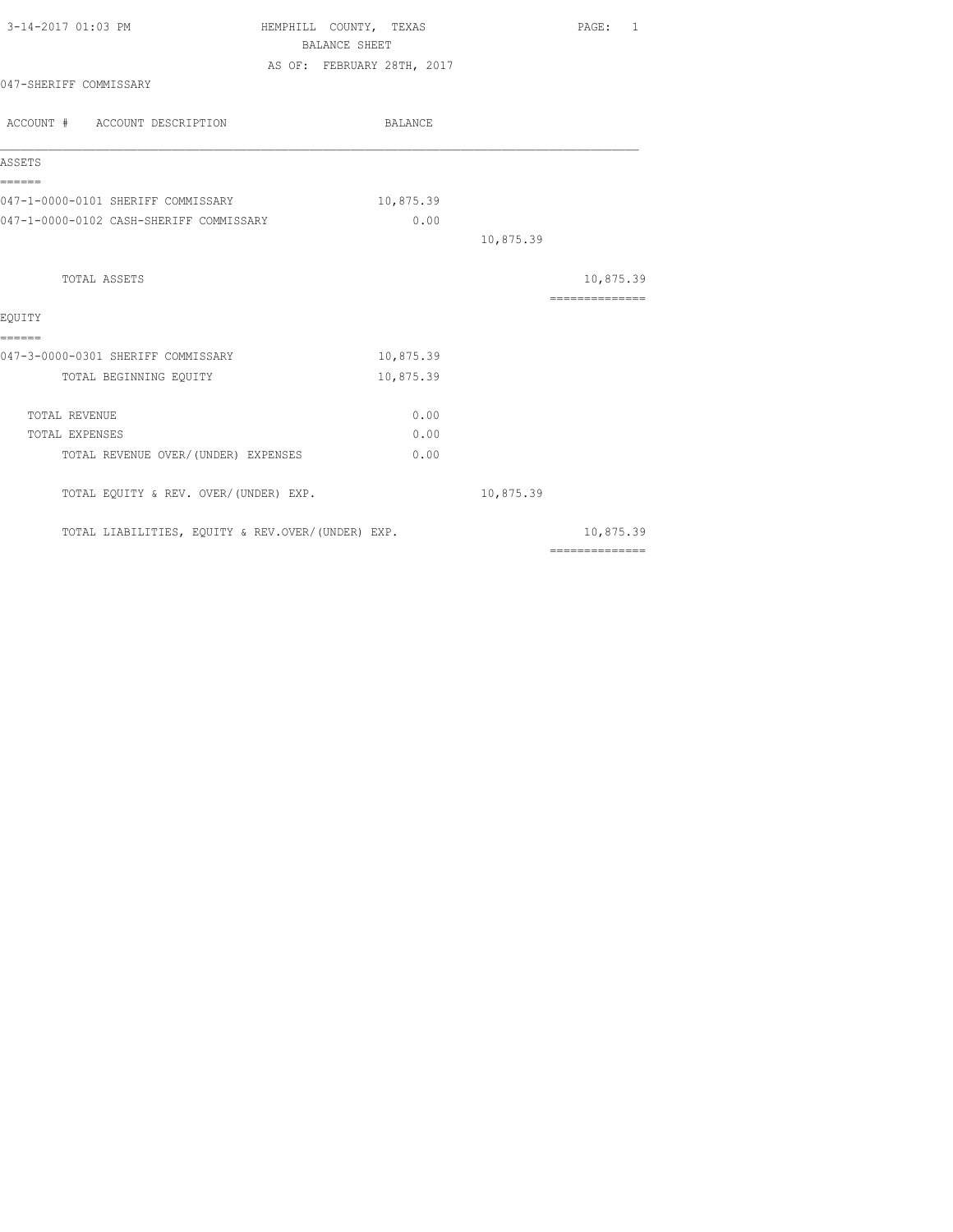| 3-14-2017 01:03 PM  | HEMPHILL COUNTY, TEXAS     | PAGE: |  |
|---------------------|----------------------------|-------|--|
|                     | BALANCE SHEET              |       |  |
|                     | AS OF: FEBRUARY 28TH, 2017 |       |  |
| 048-SHERIFF SEIZURE |                            |       |  |
|                     |                            |       |  |

| ACCOUNT # ACCOUNT DESCRIPTION                     | <b>BALANCE</b> |          |                                                                                                                                                                                                                                                                                                                                                                                                                                                                                              |
|---------------------------------------------------|----------------|----------|----------------------------------------------------------------------------------------------------------------------------------------------------------------------------------------------------------------------------------------------------------------------------------------------------------------------------------------------------------------------------------------------------------------------------------------------------------------------------------------------|
| ASSETS                                            |                |          |                                                                                                                                                                                                                                                                                                                                                                                                                                                                                              |
| ======                                            |                |          |                                                                                                                                                                                                                                                                                                                                                                                                                                                                                              |
| 048-1-0000-0102 CASH                              | 5,306.77       |          |                                                                                                                                                                                                                                                                                                                                                                                                                                                                                              |
|                                                   |                | 5,306.77 |                                                                                                                                                                                                                                                                                                                                                                                                                                                                                              |
| TOTAL ASSETS                                      |                |          | 5,306.77                                                                                                                                                                                                                                                                                                                                                                                                                                                                                     |
| EQUITY                                            |                |          | ==============                                                                                                                                                                                                                                                                                                                                                                                                                                                                               |
| ======<br>048-3-0000-0301 FUND BALANCE            | 5,306.77       |          |                                                                                                                                                                                                                                                                                                                                                                                                                                                                                              |
| TOTAL BEGINNING EQUITY                            | 5,306.77       |          |                                                                                                                                                                                                                                                                                                                                                                                                                                                                                              |
| TOTAL REVENUE                                     | 0.00           |          |                                                                                                                                                                                                                                                                                                                                                                                                                                                                                              |
| TOTAL EXPENSES                                    | 0.00           |          |                                                                                                                                                                                                                                                                                                                                                                                                                                                                                              |
| TOTAL REVENUE OVER/ (UNDER) EXPENSES              | 0.00           |          |                                                                                                                                                                                                                                                                                                                                                                                                                                                                                              |
| TOTAL EQUITY & REV. OVER/(UNDER) EXP.             |                | 5,306.77 |                                                                                                                                                                                                                                                                                                                                                                                                                                                                                              |
| TOTAL LIABILITIES, EQUITY & REV.OVER/(UNDER) EXP. |                |          | 5,306.77                                                                                                                                                                                                                                                                                                                                                                                                                                                                                     |
|                                                   |                |          | $\begin{array}{c} \multicolumn{2}{c} {\textbf{1}} & \multicolumn{2}{c} {\textbf{2}} & \multicolumn{2}{c} {\textbf{3}} & \multicolumn{2}{c} {\textbf{4}} \\ \multicolumn{2}{c} {\textbf{5}} & \multicolumn{2}{c} {\textbf{6}} & \multicolumn{2}{c} {\textbf{7}} & \multicolumn{2}{c} {\textbf{8}} & \multicolumn{2}{c} {\textbf{9}} \\ \multicolumn{2}{c} {\textbf{1}} & \multicolumn{2}{c} {\textbf{1}} & \multicolumn{2}{c} {\textbf{1}} & \multicolumn{2}{c} {\textbf{1}} & \multicolumn{$ |